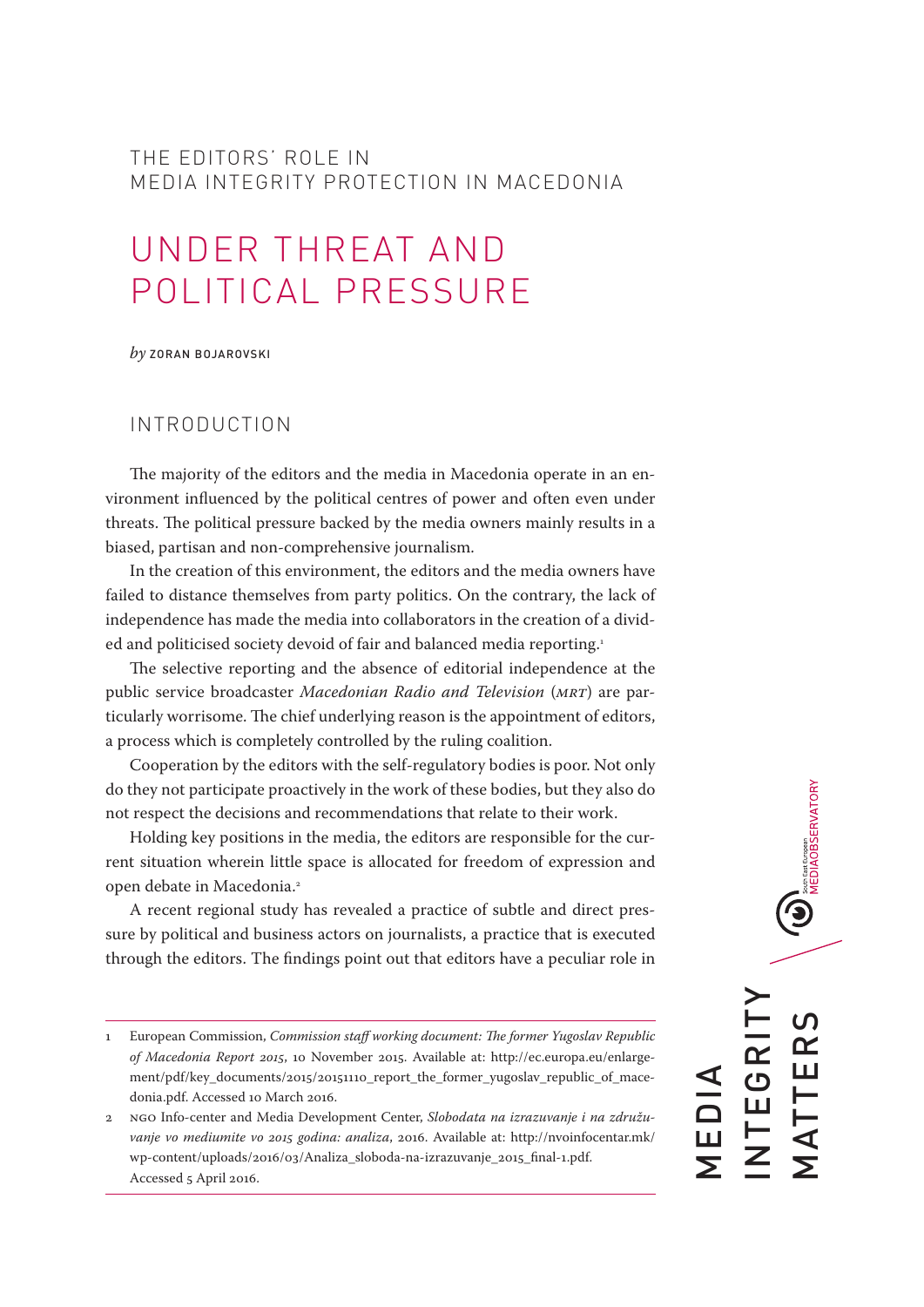the clientelist chain, and some are said to be permanently in contact with the political actors or the owner of the media outlet.<sup>3</sup>

In the same sense, the 2015 EU Commission progress report on Macedonia noted that the corollary rights of the media to impart information and ideas which are of public interest, and of the public to receive them, are undermined by regular political interference in the editorial policies of the media, in particular mainstream nationwide broadcasters.4

The political and media crisis in the country deepened further in 2015 with the publication of intercepted conversations that showed senior government and ruling party officials suggesting breaches of fundamental rights, interference with judicial independence, media freedom and elections, and politicisation and corruption in various fields.5 In order to assist in the identification of the real causes of the political crisis and to find pragmatic solutions thereto, the European Commission established an independent group of experienced experts that produced a report and put forward recommendations on these issues. The report notes, inter alia, the "*existence of an unhealthy relationship between the mainstream media and top government officials, with the former seemingly taking direct orders from the latter on both basic and fundamental issues of editorial policy*."6

This report examines the general context of and the situation with editors in Macedonia, as well as the role they play in protecting or harming media integrity. The scope of this research is to find out when and how the situation with the editors changed, and how political, economic, legal, educational, or other circumstances, contributed thereto.

The research was conducted in the period from February to April 2016, using several qualitative methods for collecting and analysing data: 10 in-depth interviews with editors, media professionals, and representatives of media organisations and the media industry, a survey of 12 editors, as well as qualitative analysis of the legislation, official documents and reports of national and international institutions and other relevant research. Unfortunately, the survey

3 Trpevska and Micevski, *Zošto e važen integritetot na mediumite*, 2014. Available at: [http://](http://www.mim.org.mk/attachments/article/824/zosto_e_vazen_integritetot_na_mediumite_MK_v2(1).pdf) [www.mim.org.mk/attachments/article/824/zosto\\_e\\_vazen\\_integritetot\\_na\\_mediumite\\_](http://www.mim.org.mk/attachments/article/824/zosto_e_vazen_integritetot_na_mediumite_MK_v2(1).pdf) [MK\\_v2\(1\).pdf.](http://www.mim.org.mk/attachments/article/824/zosto_e_vazen_integritetot_na_mediumite_MK_v2(1).pdf) Accessed 1 March 2016.

19

 $\sim$ 

HOLDING KEY POSITIONS IN THE MEDIA, THE EDITORS ARE RESPONSIBLE FOR THE CURRENT SITUATION WHEREIN LITTLE SPACE IS ALLOCATED FOR FREEDOM OF EXPRESSION AND OPEN DEBATE IN MACEDONIA.

<sup>4</sup> European Commission, *Commission staff working document: The former Yugoslav Republic of Macedonia Report 2015*, 10 November 2015. Available at: [http://ec.europa.eu/enlarge](http://ec.europa.eu/enlargement/pdf/key_documents/2015/20151110_report_the_former_yugoslav_republic_of_macedonia.pdf)[ment/pdf/key\\_documents/2015/20151110\\_report\\_the\\_former\\_yugoslav\\_republic\\_of\\_mace](http://ec.europa.eu/enlargement/pdf/key_documents/2015/20151110_report_the_former_yugoslav_republic_of_macedonia.pdf)[donia.pdf.](http://ec.europa.eu/enlargement/pdf/key_documents/2015/20151110_report_the_former_yugoslav_republic_of_macedonia.pdf) Accessed 10 March 2016.

<sup>5</sup> Ibid.

<sup>6</sup> Senior Experts' Group on systematic Rule of Law issues, *The former Yugoslav Republic of Macedonia: Recommendations of the Senior Experts' Group on systematic Rule of Law issues relating to the communications interception revealed in Spring 2015,* 8 June 2015. Available at: [http://ec.europa.eu/enlargement/news\\_corner/news/news-files/20150619\\_recommen](http://ec.europa.eu/enlargement/news_corner/news/news-files/20150619_recommendations_of_the_senior_experts_group.pdf)[dations\\_of\\_the\\_senior\\_experts\\_group.pdf.](http://ec.europa.eu/enlargement/news_corner/news/news-files/20150619_recommendations_of_the_senior_experts_group.pdf) Accessed 5 March 2016.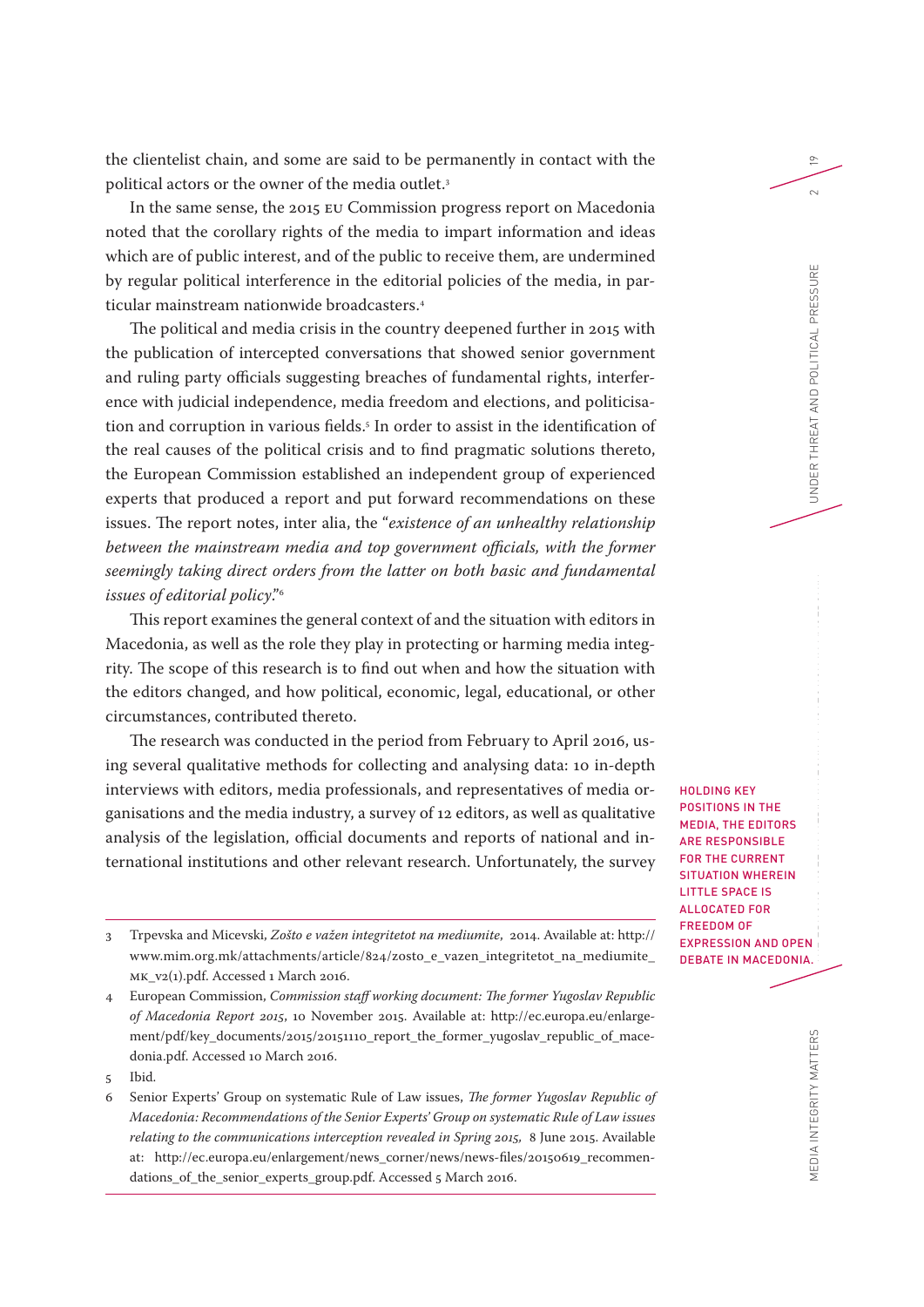response rate fell short of our expectations. Contrary to the agreement, only 3 of the editors to whom we distributed the survey responded.

## 1 INTEGRITY, THEN AND NOW

A comparison between the role and the integrity of the editors "then and now", inevitably leads to the distorted image of editors that prevails nowadays. It stems from the absolutely forgotten role of the media as a promoter and protector of the public interest.

Furthermore, the widely-held impression is that the majority of media owners do not understand the concept of the media and the meaning of the journalistic profession, which reflects badly on the work of the editors.

"*The owners run the media like running a shoe factory. They do not understand the responsibility of the media in society, and hence the responsibility of the editors*," says Erol Rizaov, a participant in this research.7 Rizaov started his career as a journalist at *Nova Makedonija*, one of the two newspapers in the Socialist Republic of Macedonia. Now he recalls that in the late 1980s and the early 1990s, all journalists supported the anticipated political changes. However, according to him, the situation with the media today is much worse. "*There are more media outlets, but without substance*," says Rizaov.8

Editors used to have a bigger and more essential role, whereas today the decision-making editorial role belongs to the managers and the owners, adds Zoran Andonovski, currently an editor at the *Meta* news agency, with extensive experience as both a journalist and an editor.<sup>9</sup>

Comparing the past and the current situation, Naser Selmani, the president of the Association of Journalists of Macedonia (AJM), concludes that the editors themselves should ensure and safeguard editorial integrity, regardless of the political system in which they operate.

However, various studies and reports have revealed the existence of serious business and clientelist relationships between the media owners and the political centers of power in Macedonia. "*The editors have a special place and role in this relationship, thereby establishing a triple symbiosis in which professional journalism and ethical standards do not exist*," says Žaneta Trajkoska, director of the School of Journalism and Public Relations.10

The findings of a recent study reveal the widespread practice of appointing loyal and obedient people to the key newsroom positions, and the EDITORS USED TO HAVE A BIGGER AND MORE ESSENTIAL ROLE, WHEREAS TODAY THE DECISION-MAKING EDITORIAL ROLE BELONGS TO THE MANAGERS AND THE OWNERS.

19

 $\infty$ 

<sup>7</sup> Interview with Erol Rizaov, editor and commentator, *Utrinski vesnik,* Skopje, 4 March 2016.

<sup>8</sup> Ibid.

<sup>9</sup> Interview with Zoran Andonovski, editor-in-chief, *Meta* news agency, Skopje, 3 March 2016.

<sup>10</sup> Interview with Žaneta Trajkoska, director, School of Journalism and Public Relations, Skopje, 16 March 2016.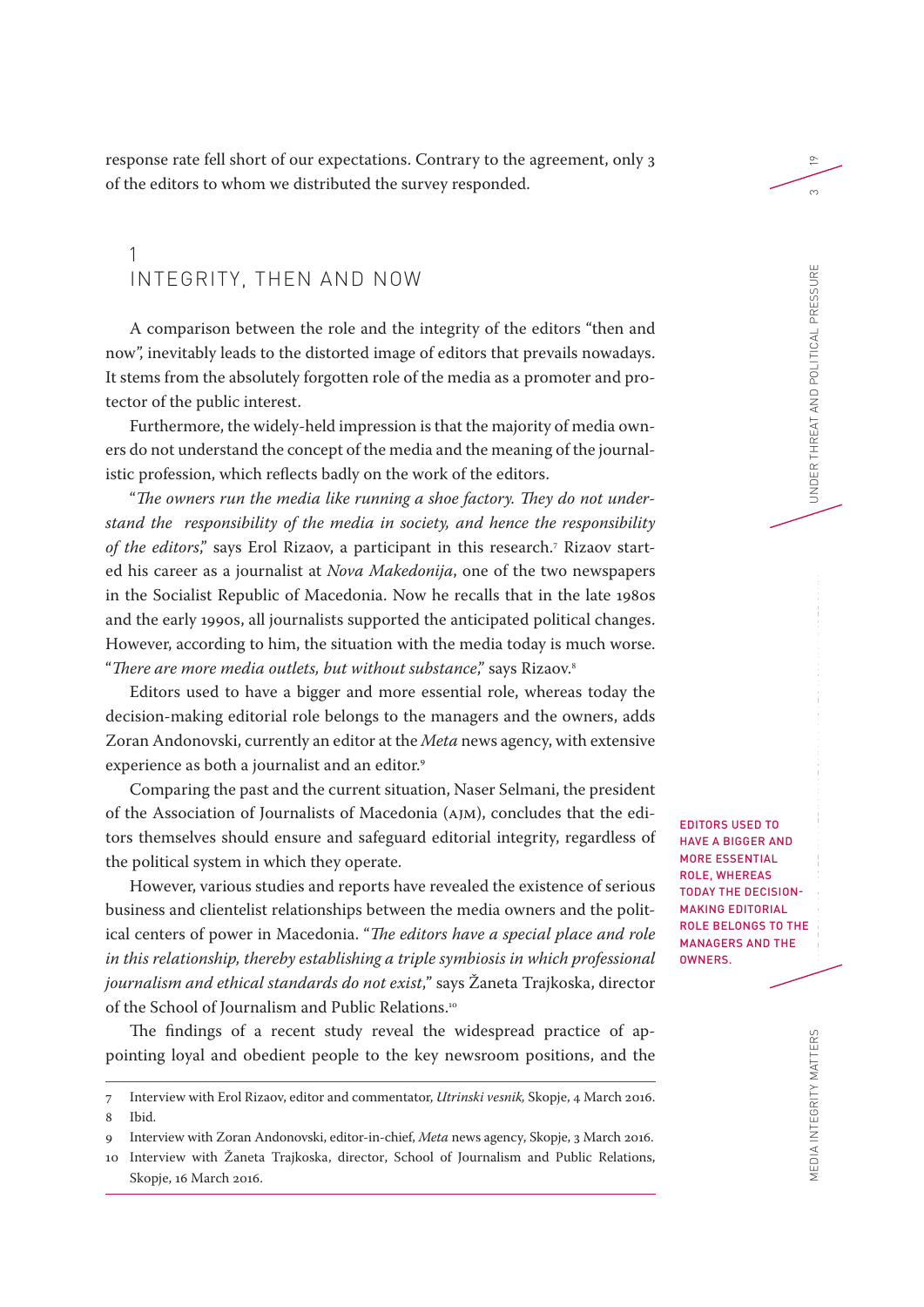marginalisation and sanctioning of journalists who express critical opinions and a desire for autonomy.<sup>11</sup> This study confirms today's prevailing opinion that editors make sure that the interests of the media owner – politician, tycoon or advertiser – are realised, even at the expense of direct censorship of the journalistic content.

Today, some editors are in an unnatural symbiosis with the political actors, the judiciary and the media owners, a situation in which the editors, along with some journalists, are either foreign, and therefore undesirable, or part of the symbiosis that causes severe consequences such as a setback in the main function of the media as a defender of the public interest, as well as a decline in the quality of democracy in the country.

The "then and now" perspectives pose a symptomatic paradox: instead of strengthening their role in the media compared to the former and more restrictive system, editors in today's democratic society are being squeezed between the interests of the owners and the leaders of the political parties. This situation undermines editorial integrity, thereby influencing the essence of the media as an independent source of information operated in the public interest.

## $\mathcal{P}$ THE EDITORS IN THE LEGISLATION

The media legislation in Macedonia has been reformed in recent years and harmonised with the international standards which mainly arise from the EU criteria for media regulation, given that Macedonia is a candidate country for membership in the EU. However, the comparison of the legislation with actual media practice immediately reveals a serious discrepancy between the laws and the everyday operation of the media and the editors.

The Media Law guarantees freedom of expression and freedom of the press, stipulating that freedom of the media particularly includes "*freedom of expression, independence of the media, independence of the editor, journalist, authors or creators of content or programme associates and other persons in compliance with the rules of the profession*" (Article 3).<sup>12</sup>

In addition, the Law on Audio and Audiovisual Media Services, which lays down the principles that need to be followed when conducting business activity, stipulates that the broadcaster shall ensure the autonomy, independence and

MEDIA INTEGRITY MATTERS<br>Media integrity matters THE COMPARISON OF THE LEGISLATION WITH ACTUAL MEDIA PRACTICE IMMEDIATELY REVEALS A SERIOUS DISCREPANCY BETWEEN THE LAWS AND THE EVERYDAY OPERATION OF THE MEDIA AND THE EDITORS. APART FROM INTERNAL CALLS FOR THE EDITORIAL POSITIONS AT THE PUBLIC SERVICE BROADCASTER MRT, THE EDITORIAL STAFF IS NOT CONSULTED ABOUT WHETHER OR NOT THEY SUPPORT THE APPOINTMENT OF CERTAIN CANDIDATES.

19

<sup>11</sup> Trpevska and Micevski, *Zošto e važen integritetot na mediumite*, 2014. Available at: [http://www.mim.org.mk/attachments/article/824/zosto\\_e\\_vazen\\_integritetot\\_na\\_mediu](http://www.mim.org.mk/attachments/article/824/zosto_e_vazen_integritetot_na_mediumite_MK_v2(1).pdf)[mite\\_MK\\_v2\(1\).pdf](http://www.mim.org.mk/attachments/article/824/zosto_e_vazen_integritetot_na_mediumite_MK_v2(1).pdf). Accessed 1 March 2016.

<sup>12</sup> Media Law, Official Gazette of RM No. 184, 26 December 2013. Available at: [http://www.](http://www.avmu.mk/images/Zakon_za_mediumi_mkd.pdf) [avmu.mk/images/Zakon\\_za\\_mediumi\\_mkd.pdf.](http://www.avmu.mk/images/Zakon_za_mediumi_mkd.pdf) Accessed 5 March 2016.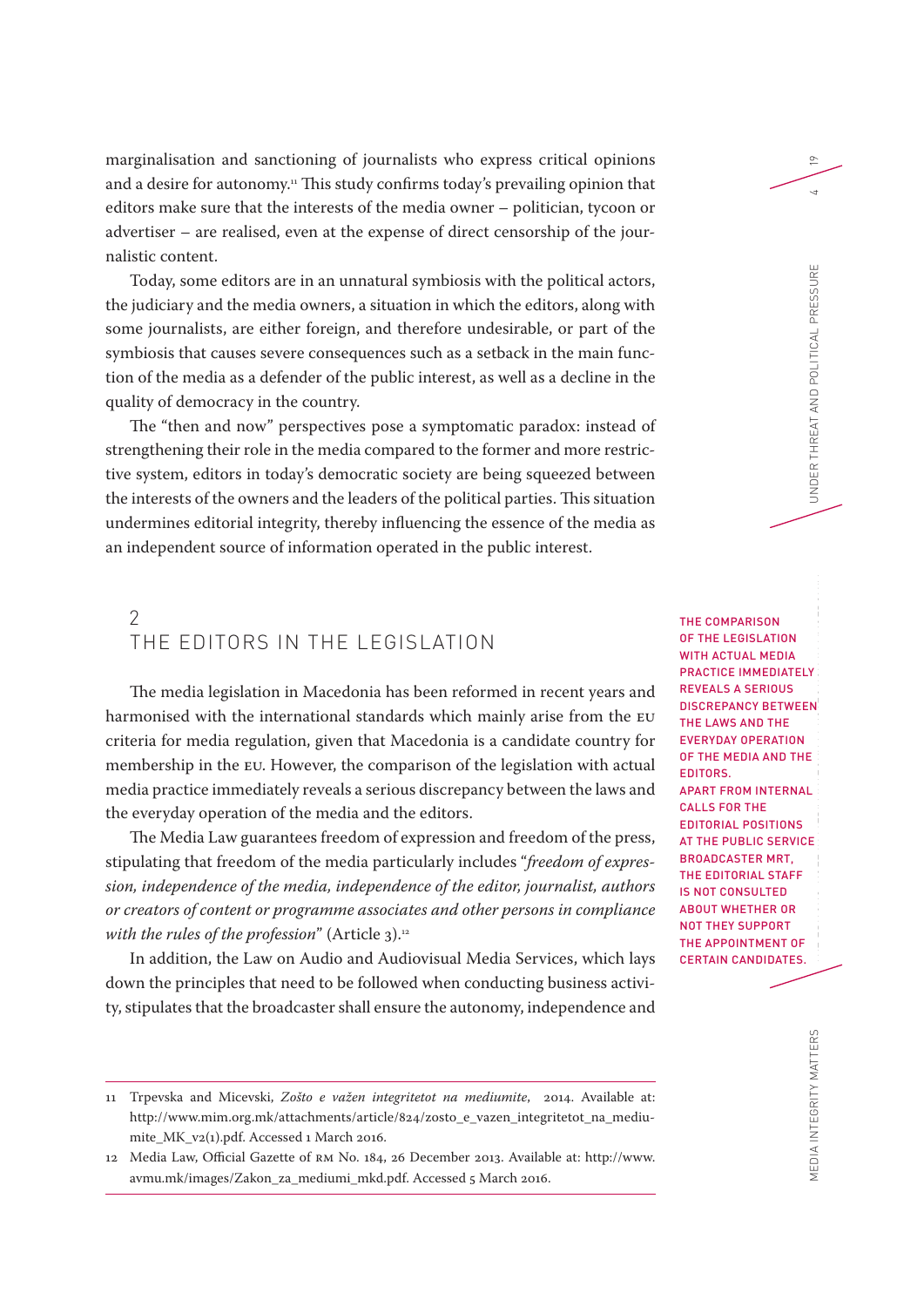accountability of editors, journalists and other authors involved in the creation of programmes and editorial policy (Article 61).13

Furthermore, under the law, the media publisher may consult the editorial staff or colleagues in the newsroom on the appointment or dismissal of the editor-in-chief (Media Law, Article 7).<sup>14</sup> However, apart from internal calls for the editorial positions at the public service broadcaster *MRT*, the editorial staff is not consulted about whether or not they support the appointment of certain candidates.

Tamara Causidis, the president of the Independent Union of Journalists and Media Workers (SSNM), says that the articles of the law covering the protection mechanisms for appointment of editors have to be implemented, so that editors in the newsrooms could be evaluated by the editorial staff for appointment or dismissal.<sup>15</sup>

The additional instrument that would have made this non-existent legal commitment possible is the provision of union collective agreements to protect the editors, since these agreements are signed between the trade union and the owners of the media. The media owners have shown reluctance thus far.<sup>16</sup>

## 3 MRT EDITORS – TORN BETWEEN THE PARTY AND THE PUBLIC INTEREST

The public service broadcaster, *MRT*, constitutes an important part in the analysis of editors and integrity.<sup>17</sup>

*MRT* has continued to fail entirely in its role as a public service broadcaster for the citizens. It does not represent the public interest, but acts to the benefit of the government as a direct agent and tool of government propaganda.<sup>18</sup>

13 Law on Audio and Audiovisual Media Services, Official Gazette of RM No. 184, 26 December 2013. Available at: [http://www.avmu.mk/images/Zakon\\_za\\_audio\\_i\\_audiovizuelni\\_medi](http://www.avmu.mk/images/Zakon_za_audio_i_audiovizuelni_mediumski_uslugi_mkd_1.pdf)[umski\\_uslugi\\_mkd\\_1.pdf.](http://www.avmu.mk/images/Zakon_za_audio_i_audiovizuelni_mediumski_uslugi_mkd_1.pdf) Accessed 7 April 2016.

- 17 The data presented in this chapter refer to the period before April 2016. Monitoring conducted in April 2016 showed a slightly improved quality of reporting at *MRT*, compared to the past. See Agency for Audio and Audiovisual Media Services, *Prv izveštaj od monitoringot na mediumskoto pretstavuvanje vo vestite vo periodot od raspišuvanjeto na izborite do početokot na izbornata kampanja 15-24 april 2016 godina*, April 2016. Available at: [http://www.avmu.mk/](http://www.avmu.mk/images/Izvestaj_za_monitoring_15-24_april.2016.doc) [images/Izvestaj\\_za\\_monitoring\\_15-24\\_april.2016.doc](http://www.avmu.mk/images/Izvestaj_za_monitoring_15-24_april.2016.doc). Accessed 5 May 2016.
- 18 Media Development Center and Dimovski, *Zakonite vo mediumskata sfera: predizvik za slobodata na mediumi,* March 2015. Available at: [http://mdc.org.mk/wp-content/uploads](http://mdc.org.mk/wp-content/uploads/2015/11/CRM_Zakonite-vo-mediumskata-sfera_Predizvik-za-slobodata-na-mediumi_Mart-2015.pdf) [/2015/11/CRM\\_Zakonite-vo-mediumskata-sfera\\_Predizvik-za-slobodata-na-mediumi\\_](http://mdc.org.mk/wp-content/uploads/2015/11/CRM_Zakonite-vo-mediumskata-sfera_Predizvik-za-slobodata-na-mediumi_Mart-2015.pdf) [Mart-2015.pdf.](http://mdc.org.mk/wp-content/uploads/2015/11/CRM_Zakonite-vo-mediumskata-sfera_Predizvik-za-slobodata-na-mediumi_Mart-2015.pdf) Accessed 6 March 2016.

GIVEN THE LEADING POSITION OF EDITORS IN THE DECISION-MAKING STRUCTURE, IT IS CLEAR THAT THE RESPONSIBILITY FOR THE POLITICALLY BIASED, TENDENTIOUS AND MANIPULATIVE REPORTING OF MRT LIES IN THE WORK OF THE EDITORS.

<sup>14</sup> Media Law, Official Gazette of RM No. 184, 26 December 2013. Available at: [http://www.](http://www.avmu.mk/images/Zakon_za_mediumi_mkd.pdf) [avmu.mk/images/Zakon\\_za\\_mediumi\\_mkd.pdf.](http://www.avmu.mk/images/Zakon_za_mediumi_mkd.pdf) Accessed 5 March 2016.

<sup>15</sup> Interview with Tamara Causidis, president of the Independent Union of Journalists and Media Workers and editor at BIRN, Skopje, 16 March 2016.

<sup>16</sup> Ibid.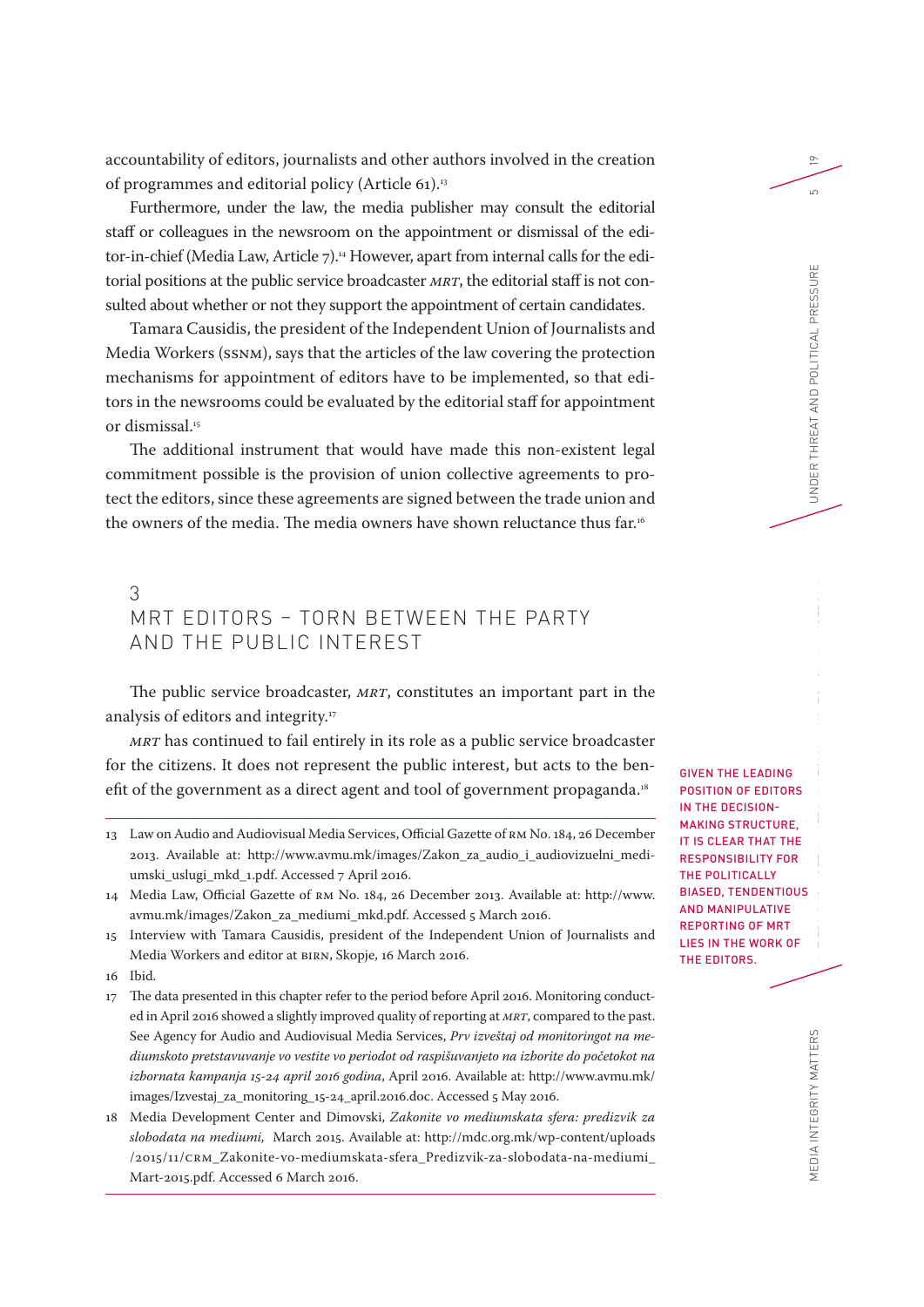*MRT* continuously violates professional journalistic standards in informing the public. Given the leading position of editors in the decision-making structure, it is clear that the responsibility for the politically biased, tendentious and manipulative reporting of *MRT* lies in the work of the editors. Their decisions contribute to a selective approach to the facts, always motivated by the intention to support government policies and positions.<sup>19</sup>

This is completely contrary to the legal provisions pertaining to the operation and reporting of *MRT*.

As a public service broadcaster of the Republic of Macedonia, it is – according to the legislation – independent from any state body, other public legal entity or enterprise and should be impartial towards them in its editorial and business policy.<sup>20</sup>

The journalists and editors at *MRT*, as well as those directly involved in the production of programming at *MRT*, inter alia, are obliged to abide by the principles of accuracy, impartiality and completeness of information (the Law on Audio and Audiovisual Media Services, Article 111). This obliges editors to adhere to the principle of political balance and plurality of viewpoints by providing unbiased, comprehensive and relevant information and presenting this in a clear and unambiguous manner so that the citizens are able to freely form their opinion.<sup>21</sup>

Moreover, the editors are required not to advocate or defend positions or interests of a specific political party, association, personal interest, religion or ideology but to respect the opinion and beliefs of others in their programming. In order to achieve this, editors and journalists are required to comply with the principle of political independence and autonomy of journalists (Media Law, Article 3).<sup>22</sup>

The Law on Audio and Audiovisual Media Services also defines the obligations of *MRT* in terms of producing and broadcasting programming and the programme services, as well as the standards and principles of operation, while identifying the role of the editors of programme services and the newsrooms as the leading role (Articles 110 and 111).

However, several analyses of reporting by *MRT* on key socio-political processes show that it violates the law and persistently fails in its role as a public service for Macedonian citizens and does not represent the public interest.<sup>23</sup>

19

 $\sim$ 

EDITORS AND JOURNALISTS ARE REQUIRED TO COMPLY WITH THE PRINCIPLE OF POLITICAL INDEPENDENCE AND AUTONOMY OF JOURNALISTS.

<sup>19</sup> Ibid.

<sup>20</sup> Law on Audio and Audiovisual Media Services, Article 104, Official Gazette of RM No. 184, 26 December 2013. Available at: [http://www.avmu.mk/images/Zakon\\_za\\_audio\\_i\\_audiovi](http://www.avmu.mk/images/Zakon_za_audio_i_audiovizuelni_mediumski_uslugi_mkd_1.pdf)[zuelni\\_mediumski\\_uslugi\\_mkd\\_1.pdf](http://www.avmu.mk/images/Zakon_za_audio_i_audiovizuelni_mediumski_uslugi_mkd_1.pdf). Accessed 7 April 2016.

<sup>21</sup> Ibid.

<sup>22</sup> Media Law, Official Gazette of RM, No. 184, 26 December 2013. Available at: [http://www.](http://www.avmu.mk/images/Zakon_za_mediumi_mkd.pdf) [avmu.mk/images/Zakon\\_za\\_mediumi\\_mkd.pdf.](http://www.avmu.mk/images/Zakon_za_mediumi_mkd.pdf) Accessed 5 March 2016.

<sup>23</sup> OSCE and Council of Europe, International Election Observation Mission (IEOM), The former Yugoslav Republic of Macedonia, Presidential and Early Parliamentary Elections, 27 April 2014, *Statement on the first findings and recommendations*, 28 April 2014. Available at: [http://](http://www.osce.org/odihr/elections/fyrom/118078?download=true) [www.osce.org/odihr/elections/fyrom/118078?download=true.](http://www.osce.org/odihr/elections/fyrom/118078?download=true) Accessed 11 March 2016.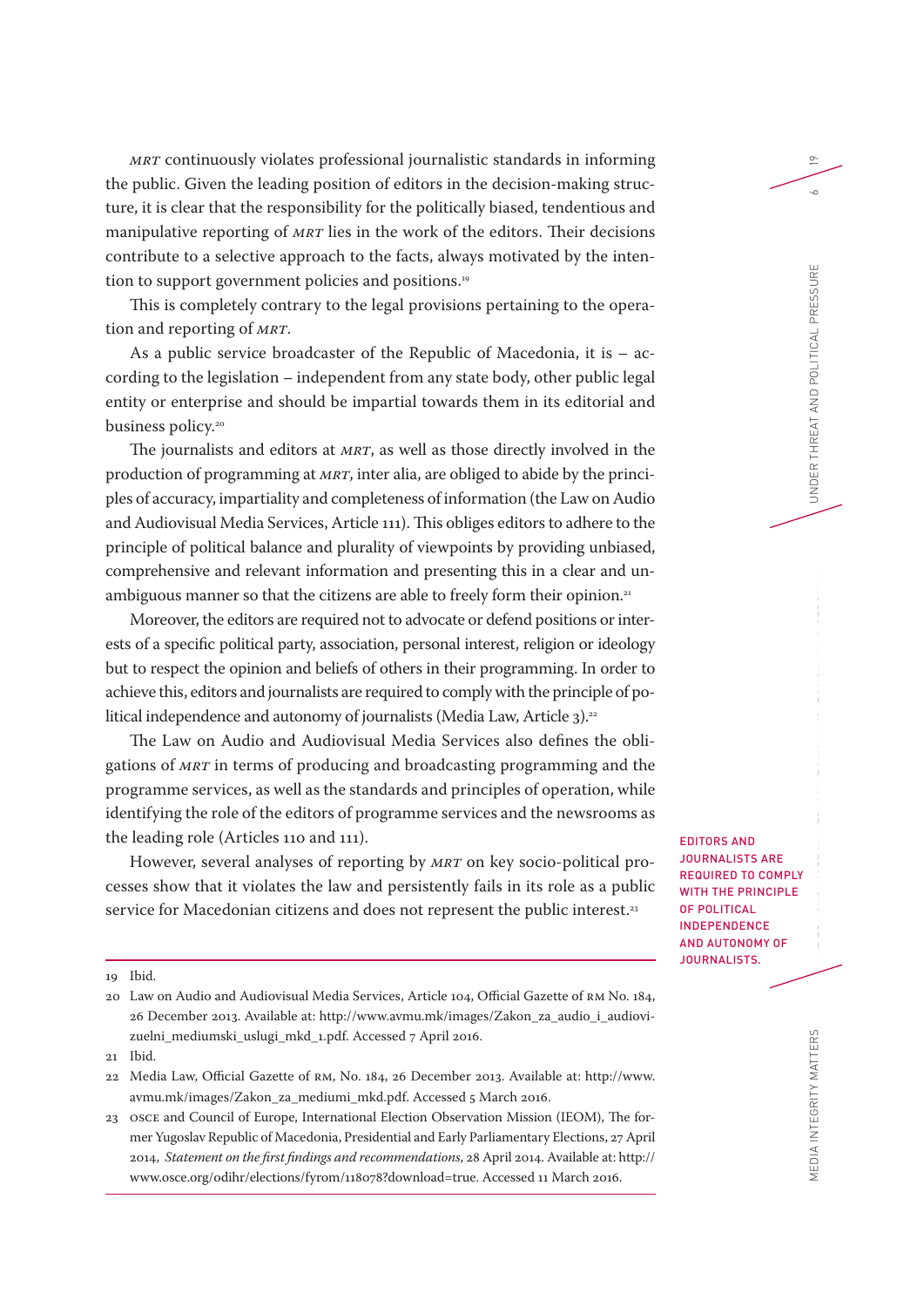For instance, OSCE noted a bias in the editorial policy of *MRT*, especially during the election period.<sup>24</sup> This is a result of the approach of the editors at this media outlet, which clearly illustrate their professional bias.

# 4 JOB SECURITY FOR EDITORS

Both the professional status of editors and the security of their job positions are uncertain and left to arbitrary decisions by media owners.

However, in rare cases, the rights and responsibilities are determined in agreements concluded between the editors-in-chief and the managers or owners of the particular media outlets.<sup>25</sup> Even then, such agreements are valid only until the first problem occurs, as confirmed by some of the interlocutors in this research.<sup>26</sup>

Editors and the editors-in-chief are often subject to arbitrary replacement. Not only is there no consultation with the editorial staff on the appointment or dismissal of the editor, there is also a system of constant transfers of editors among a selection of suitable media.

In recent years, the whole media scene in Macedonia has turned upside down. According to the media reports, many transfers and replacements of journalists and editors have occurred. In five years, approximately 50 editors and journalists left their positions or were replaced on account of pressure by or at the whim of the owners.<sup>27</sup>

The most illustrative example in this period is the replacement of the editor-in-chief of *Utrinski vesnik*. Two editors-in-chief were replaced in 2011.<sup>28</sup>

In addition, there were similar changes around the end of 2015 and the beginning of 2016, when the editors-in-chief of two daily newspapers as well as the editors from the newsroom in *MRT* were replaced or transferred to other

- 24 Media Development Center and Dimovski, *Zakonite vo mediumskata sfera: predizvik za slobodata na mediumi*, March 2015. Available at: [http://mdc.org.mk/wp-con](http://mdc.org.mk/wp-content/uploads/2015/11/CRM_Zakonite-vo-mediumskata-sfera_Predizvik-za-slobodata-na-mediumi_Mart-2015.pdf)[tent/uploads/2015/11/CRM\\_Zakonite-vo-mediumskata-sfera\\_Predizvik-za-slobodata-na](http://mdc.org.mk/wp-content/uploads/2015/11/CRM_Zakonite-vo-mediumskata-sfera_Predizvik-za-slobodata-na-mediumi_Mart-2015.pdf)[mediumi\\_Mart-2015.pdf](http://mdc.org.mk/wp-content/uploads/2015/11/CRM_Zakonite-vo-mediumskata-sfera_Predizvik-za-slobodata-na-mediumi_Mart-2015.pdf). Accessed 6 March 2016.
- 25 Interview with Tamara Causidis, president of the Independent Union of Journalists and Media Workers and editor at BIRN, Skopje, 16 March 2016.
- 26 Interview with Zoran Andonovski, editor-in-chief, *Meta* news agency, Skopje, 3 March 2016.
- 27 Meta news agency, "Rich journalistic and editorial harvest: How did freedom fall?", 4 May 2015. Available at: [http://meta.mk/en/bogata-novinarska-i-urednichka-zhetva-kako](http://meta.mk/en/bogata-novinarska-i-urednichka-zhetva-kako-pagashe-slobodata/)[pagashe-slobodata/.](http://meta.mk/en/bogata-novinarska-i-urednichka-zhetva-kako-pagashe-slobodata/) Accessed 7 April 2016.
- 28 R. F., "Urednički smeni: Promeni vo MRT, smeni i vo privatni mediumi se sproveduva ili se minira dogovorot od Pržino!" *Faktor portal*, 14 January 2016. Available at: [http://fak](http://faktor.mk/2016/01/14/urednichki-smeni-promeni-vo-mrt-smeni-i-vo-privatni-mediumi-se-sproveduva-ili-se-minira-dogovorot-od-przhino/)[tor.mk/2016/01/14/urednichki-smeni-promeni-vo-mrt-smeni-i-vo-privatni-mediumi-se](http://faktor.mk/2016/01/14/urednichki-smeni-promeni-vo-mrt-smeni-i-vo-privatni-mediumi-se-sproveduva-ili-se-minira-dogovorot-od-przhino/)[sproveduva-ili-se-minira-dogovorot-od-przhino/](http://faktor.mk/2016/01/14/urednichki-smeni-promeni-vo-mrt-smeni-i-vo-privatni-mediumi-se-sproveduva-ili-se-minira-dogovorot-od-przhino/). Accessed 15 March 2016.

MEDIA INTEGRITY MATTERS THE EDITORS' ROLE INTEGRITY MATTERS THE ESSURE THREAT AND POLITICAL PRESSURE 7 BOTH THE PROFESSIONAL STATUS OF EDITORS AND THE SECURITY OF THEIR JOB POSITIONS ARE UNCERTAIN AND LEFT TO ARBITRARY DECISIONS BY MEDIA OWNERS. EDITORS AND THE EDITORS-IN-CHIEF ARE OFTEN SUBJECT TO ARBITRARY REPLACEMENT. IN FIVE YEARS, APPROXIMATELY 50 EDITORS AND JOURNALISTS LEFT THEIR POSITIONS OR WERE REPLACED ON ACCOUNT OF PRESSURE BY OR AT THE WHIM OF THE OWNERS.

19

 $\sim$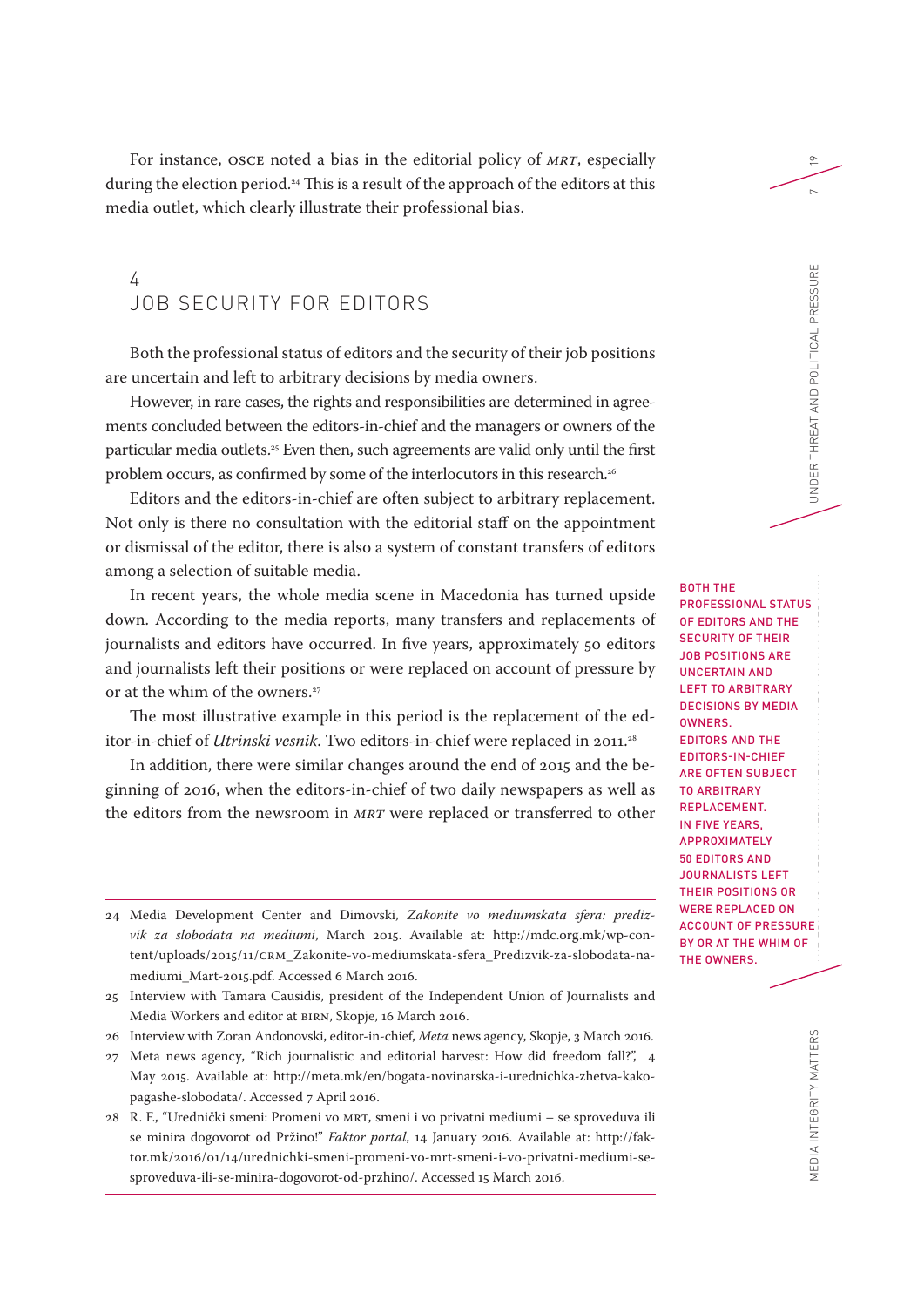"suitable" media. 29 Zoran Andonovski points out that these editors are not in a position to oppose these unjustified "transfers".

The Association of Journalists of Macedonia and the Independent Union of Journalists and Media Workers do address these issues, but, despite their constant reactions, they have not produced any changes. Zoran Andonovski says that "*the AJM support means nothing more than moral satisfaction*."30

It is noteworthy that such transfers of editors usually occur in relation to more serious political processes or in a pre-election period. The essence of these externally requested and orchestrated transfers of editors stems from the need of the political centres of power to continually demonstrate that they will not permit matters to escape their control. The occasional transfers of entire editorial teams create a sense of insecurity and fear, leaving the editors without a choice. They got into in this situation because, during negotiations on the terms of their appointment or employment, the professional integrity of editors was not subject to discussion.

## 5 EDITORS AS SERVANTS AND CHEAP LABOUR

Data on the salaries and the agreements of media editors constitute one of the biggest secrets in the profession. The confidentiality of this data is even considered virtuous and is perceived as fair play among owners, managers and editors. However, lately there has been a drastic decline in the labor value of editors.

Tamara Causidis, the president of the Independent Union of Journalists and Media Workers (SSNM), says that the editors do not have any job security, since they "*can be replaced after a single phone call*." The oral agreements allow for such occurrences. These agreements render them vulnerable to management decisions.

Causidis reveals that, owing to the insecurity, the editors, especially the editors-in-chief, sign executive contracts in order to protect themselves by being entitled to damages.

One study by the Independent Union of Journalists and Media Workers conducted on journalists and editors has shown that аs many as 90 percent of the respondents are dissatisfied with the salary they receive for their work (44 percent are not satisfied at all, 46 percent are "just" dissatisfied), while only 10 percent believe that they are adequately paid for their work.<sup>31</sup>

The editors remain the best paid media workers within the structure of the journalistic profession. However, Causidis reveals another unusual trend: the THE EDITORS REMAIN THE BEST PAID MEDIA WORKERS WITHIN THE STRUCTURE OF THE JOURNALISTIC PROFESSION. HOWEVER, THE LABOUR VALUE OF EDITORS IS DRASTICALLY DECLINING. THE AVERAGE NET SALARY OF EDITORS RANGES FROM 400 TO 500 EURO PER MONTH.

EDIA INTEGRITY MATTERS

<sup>29</sup> Ibid.

<sup>30</sup> Interview with Zoran Andonovski, editor-in-chief, *Meta* news agency, Skopje, 3 March 2016.

<sup>31</sup> Georgievski (ed.), *White Book of Professional and Labour Rights of Journalists*, 2014. Available at: [http://ssnm.org.mk/wp-content/uploads/2014/10/White\\_Book\\_ENG.pdf](http://ssnm.org.mk/wp-content/uploads/2014/10/White_Book_ENG.pdf). Accessed 1 March 2016.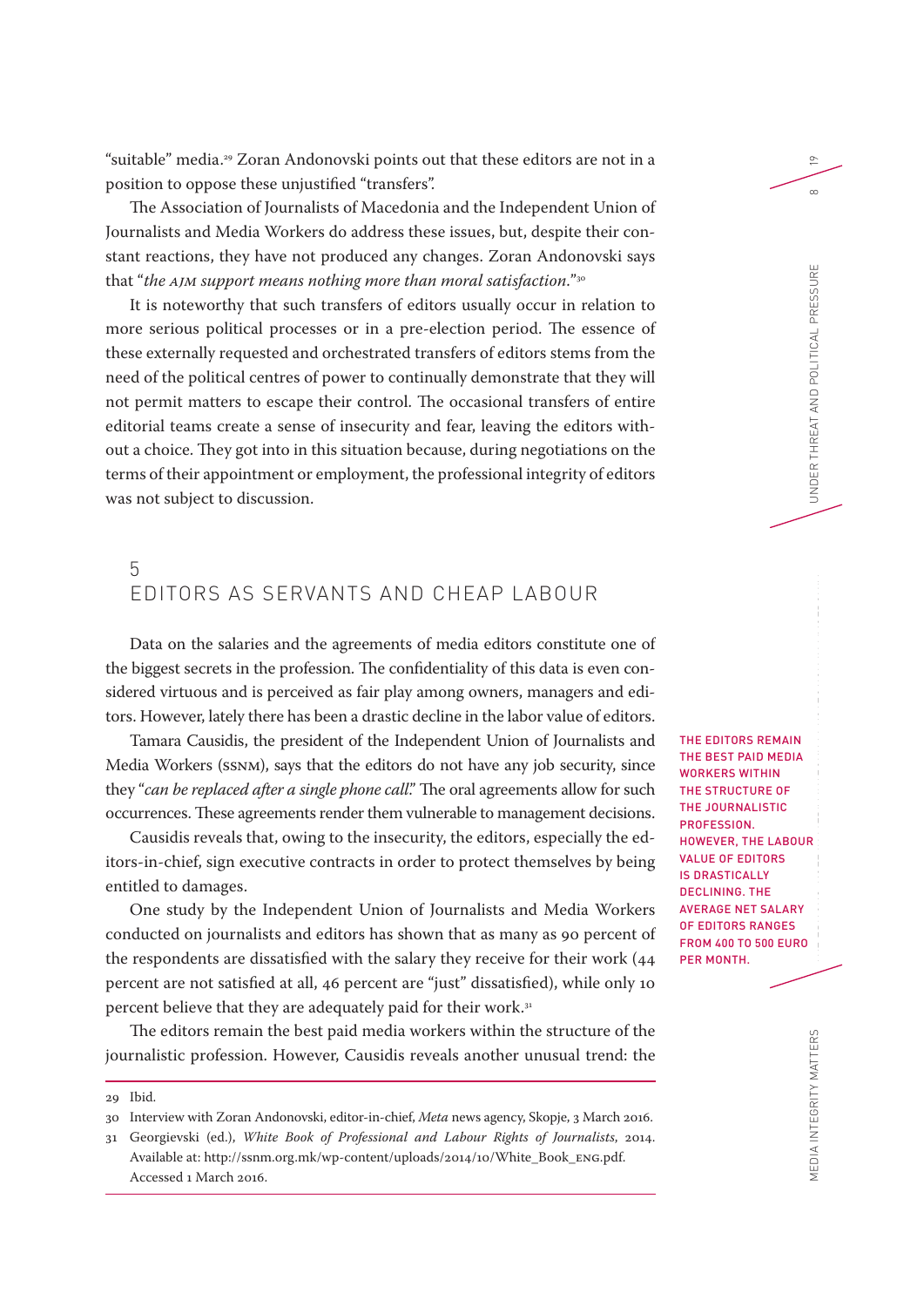labour value of editors is drastically declining. The average net salary of editors ranges from 400 to 500 euro per month.32 For instance, Vasko Maglešov also confirms a decline in the salaries of editors. During his career at the previous media company where he worked, when he was promoted to editor, his salary remained the same as when he had been a reporter.<sup>33</sup>

Today, salaries are almost 50 percent less than the usual salary from 5-6 years ago, which ranged from 1,000 to 1,500 euro per month. There were instances when the monthly salaries of some editors-in-chief reached up to 2,000 euro.<sup>34</sup>

# 6 EDUCATION – NON-DECISIVE FOR BECOMING AN EDITOR

The educational background of editors in Macedonia predominantly involves Journalism Studies at the Iustinianus Primus Faculty of Law at the Ss. Cyril and Methodius University in Skopje. According to the available data, this picture is completed with the addition of some graduates from the School of Journalism and Public Relations, and from other studies such as literature, philosophy, law or economics. However, the education of the editors has never had any decisive influence on their appointment or in relation to their immediate work in newsrooms, since the criteria for choosing editors are not based on educational and professionals standards but primarily on the political motivation of the owners.<sup>35</sup>

The general political and media context, which has resulted in derogation of the journalistic profession, influences the decision to study journalism. The number of students is falling. Young people do not want to study journalism.36 Conversely, in 1977 when the study programme was first introduced, 125

35 Interview with Žaneta Trajkoska, director, School of Journalism and Public Relations, Skopje, 16 March 2016.

MEDIA INTEGRITY MATTERS<br>On the edition integrity matters that the edition in the contract in the contract in the edition in the experiment of the edition in the essure of the edition in the essure of the edition in the edi THE NUMBER OF STUDENTS IS FALLING. YOUNG PEOPLE DO NOT WANT TO STUDY JOURNALISM. IN THE ABSENCE OF SYSTEMATIC AND SUPPORTED DEVELOPMENT OF EDITORS, IT IS UP TO THE PERSONAL ETHIC AND RESPONSIBILITY OF THE EDITOR TO FORGE A COMMITMENT OF EDITORIAL INTEGRITY.

19

 $\circ$ 

<sup>32</sup> Interview with Tamara Causidis, president of the Independent Union of Journalists and Media Workers and editor at BIRN*,* Skopje, 16 March 2016.

<sup>33</sup> Interview with Vasko Maglešov, editor, *TV 21*, Skopje, 28 February 2016.

<sup>34</sup> Plusinfo, "MPM ima problem so svoj urednik so 5.000 evra plata," 2 September 2015. Available at: [http://plusinfo.mk/vest/38532/mpm-ima-problem-so-svoj-urednik-so-5000](http://plusinfo.mk/vest/38532/mpm-ima-problem-so-svoj-urednik-so-5000-evra-plata) [evra-plata.](http://plusinfo.mk/vest/38532/mpm-ima-problem-so-svoj-urednik-so-5000-evra-plata) Accessed 5 April 2016. (Please note that the data on salaries in the main body of the text refer to monthly net salaries, while the title of the article referred to in this footnote as the source of data includes gross monthly salary of an editor.)

<sup>36</sup> Sevrieva, "Opaģa brojot na studenti: Mladite ne sakaat da studiraat novinarstvo" (interview with Jasna Bačovska, head of the Journalism Study Program at the Iustinianus Primus Faculty of Law in Skopje), *Telegraf.mk,* 16 January 2016, Available at: [http://www.telegraf.mk/](http://www.telegraf.mk/ns-newsarticle-233484-opagja-brojot-na-studenti-mladite-ne-sakaat-da-studiraat-novinarstvo.nspx) [ns-newsarticle-233484-opagja-brojot-na-studenti-mladite-ne-sakaat-da-studiraat-novi](http://www.telegraf.mk/ns-newsarticle-233484-opagja-brojot-na-studenti-mladite-ne-sakaat-da-studiraat-novinarstvo.nspx)[narstvo.nspx](http://www.telegraf.mk/ns-newsarticle-233484-opagja-brojot-na-studenti-mladite-ne-sakaat-da-studiraat-novinarstvo.nspx). Accessed 10 April 2016.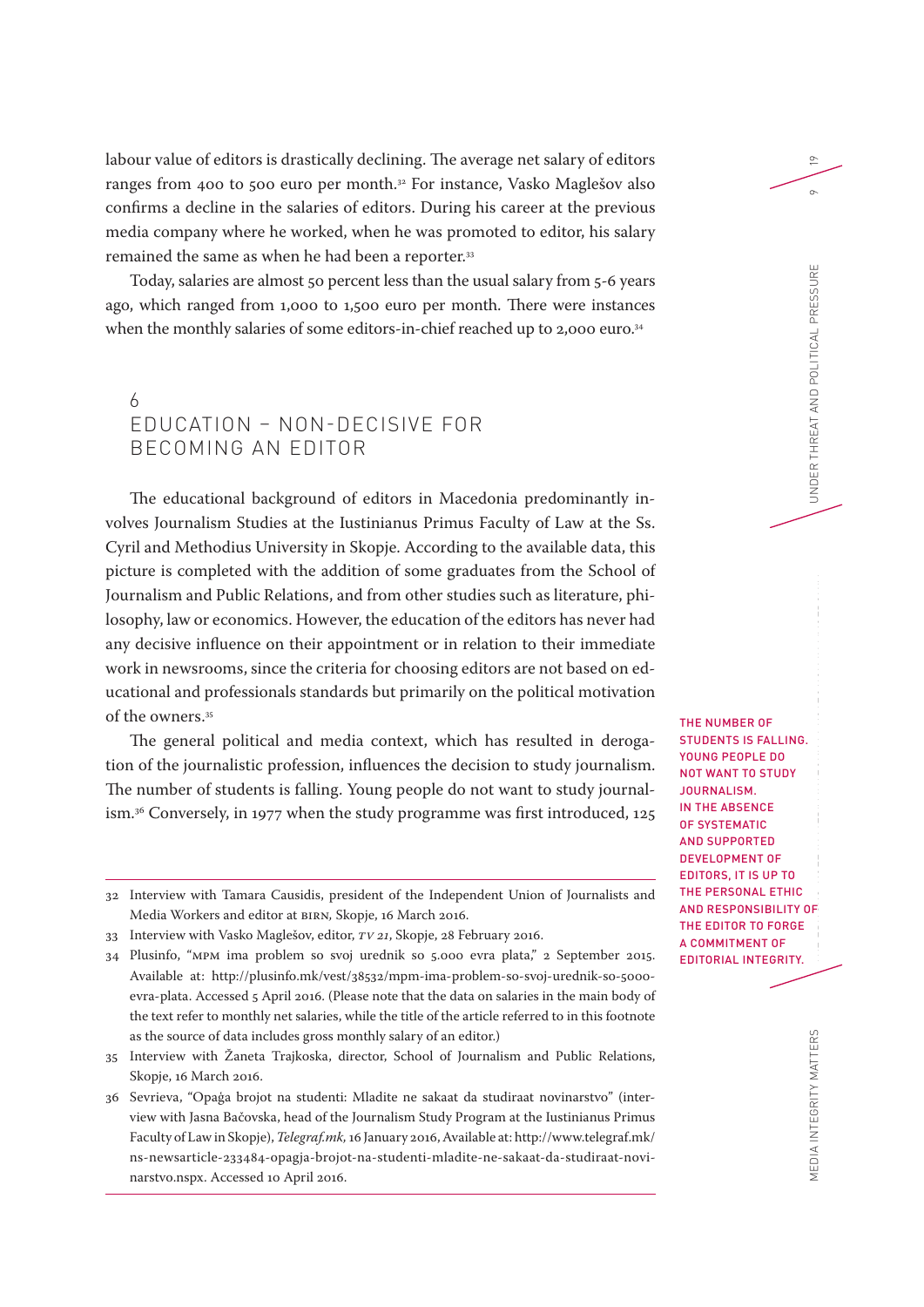students enrolled, which is the highest number in the history of the Iustinianus Primus Faculty of Law. In 2015, only 30 students enrolled in the programme.

Despite the number of universities that offer graduate and postgraduate studies in journalism and communications,<sup>37</sup> they have had no significant effect on the media practice by which editors, together with managers and owners, collaborate with the government.<sup>38</sup>

When it comes to informal education, Žaneta Trajkoska, the director of the School of Journalism and Public Relations and one of the founders of the Macedonian Institute for Media, says that "*the effect of training is very small when the media is corrupt*."39

In his long career as an editor, Zoran Andonovski attended several training courses for editors. He says that the experience of these training courses is extremely good; however, the knowledge cannot be applied in Macedonian journalistic practice, since the training courses offer professional recommendations that apply only in normal conditions. *"On a more serious note, the Macedonian media reality is far from normal,"* says Andonovski.40

The young editor Vasko Maglešov has a similar view. He has attended many training courses, which were approved by the newsrooms just to demonstrate care for the development of their employees. "*Whenever I came back from training, I was told that the newly acquired knowledge should stay in the notebooks of the workshops*," concludes Maglešov.41

All interlocutors in this research agree that, in the absence of systematic and supported development of editors, it is up to the personal ethic and responsibility of the editor to forge a commitment of editorial integrity, one which should subsequently allow the newsroom to resist the temptations coming from the managers and owners.

7 POLITICIANS, OWNERS AND EDITORS: A CLOSED CIRCLE OF INTERESTS

The place of the editors in the closed circle of mutual interests in the company of the politicians and the owners has contributed significantly to the limited freedom of the press and the undermined integrity of the editors. Naser Selmani, the THE PLACE OF THE EDITORS IN THE CLOSED CIRCLE OF MUTUAL INTERESTS IN THE COMPANY OF THE POLITICIANS AND THE OWNERS HAS CONTRIBUTED SIGNIFICANTLY TO THE LIMITED FREEDOM OF THE PRESS AND THE UNDERMINED INTEGRITY OF THE EDITORS.

<sup>37</sup> Postgraduate studies in journalism and communications are taught at the Iustinianus Primus Faculty of Law at the Ss. Cyril and Methodius University, at the Goce Delčev University and at the Institute of Communication Studies, founded by the School of Journalism and Public Relations.

<sup>38</sup> Interview with Erol Rizaov, editor and commentator, *Utrinski vesnik*, Skopje, 4 March 2016.

<sup>39</sup> Interview with Žaneta Trajkoska, director, School of Journalism and Public Relations, Skopje, 16 March 2016.

<sup>40</sup> Interview with Zoran Andonovski, editor-in-chief, *Meta* news agency*,* Skopje, 3 March 2016.

<sup>41</sup> Interview with Vasko Maglešov, editor, *TV 21*, Skopje, 28 February 2016.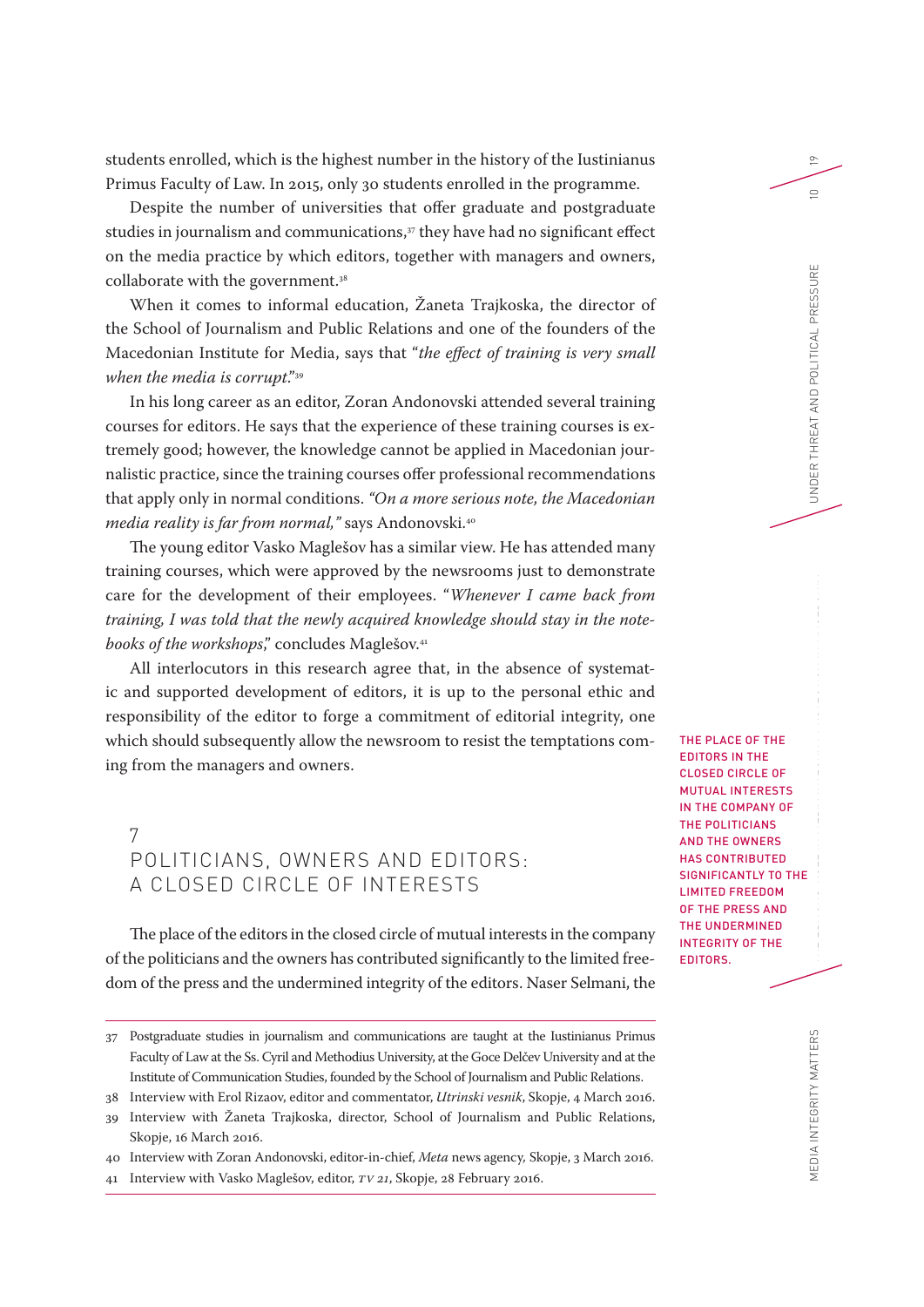president of the Association of Journalists of Macedonia explicitly states that this situation goes some way towards making editors into party activists.

This trend is also affected by a practice that has been particularly evident in the last 10 to 15 years: every change of government is followed by changes in the editorial policy, i.e. in order to match the needs of the new government. This is not a new phenomenon. It has been identified as a warning in many reports and analyses. Subsequent media practices included disqualification of editors and journalists as well as the closure of several media critical of the government. This tendency darkens the media space in the country and thus its democracy.<sup>42</sup>

Other research study concludes that the attitudes and the interests of the businessmen, on the broader market and not just the media market, often influence media editorial policy and can have severe consequences for its objectivity.<sup>43</sup>

These processes culminated in the last five years. After the early elections in 2011, several political events clearly demonstrated the unnatural relationship between the media i.e. their owners and editors-in-chief, and the ruling party. This practice was confirmed by Vasko Maglešov, former editor at *Sitel TV*, who recalls several situations in which it was intervened in the work of the editors.44

Media close to the ruling parties played a particularly shameful role in the case of the brutal murder of the young Martin Neškoski by a member of the special police unit. After the murder, all media supporting the ruling parties failed to report on it, and even orchestrated a cover-up of the case.<sup>45</sup>

Total control over the news production was established in the pro-government media after the 2014 elections, and there were even death threats against critical journalists in the years that followed.46

The executive director of the self-regulatory body Council for Media Ethics of Macedonia (CMEM), Marina Tuneva, in her evaluation of the editorial role, does not depart from the assessment that they are under exceptional and unscrupulous

- 44 Interview with Vasko Maglešov, editor, *TV 21*, Skopje, 28 February 2016.
- 45 Apostolov, "Kako MVR se obiduvaše da ja sokrie vistinata za ubistvoto na Martin Neškoski," *Fokus*, 17 June 2011. Available at: [http://fokus.mk/kako-mvr-se-obiduvashe-da-ja-sokrie](http://fokus.mk/kako-mvr-se-obiduvashe-da-ja-sokrie-vistinata-za-ubistvoto-na-martin-neshkoski/)[vistinata-za-ubistvoto-na-martin-neshkoski/](http://fokus.mk/kako-mvr-se-obiduvashe-da-ja-sokrie-vistinata-za-ubistvoto-na-martin-neshkoski/). Accessed 2 April 2016.
- 46 Telegraf.mk, "Skandalozno: Mrtovečki venec ispraten za novinarot Borjan Jovanovski," 21 April 2015. Available at: [http://www.telegraf.mk/aktuelno/makedonija/ns-newsarticle-](http://www.telegraf.mk/aktuelno/makedonija/ns-newsarticle-264964-skandalozno-mrtovecki-venec-ispraten-za-novinarot-borjan-jovanovski.nspx) [-264964-skandalozno-mrtovecki-venec-ispraten-za-novinarot-borjan-jovanovski.nspx](http://www.telegraf.mk/aktuelno/makedonija/ns-newsarticle-264964-skandalozno-mrtovecki-venec-ispraten-za-novinarot-borjan-jovanovski.nspx). Accessed 20 April 2016.

SUBSEQUENT MEDIA PRACTICES INCLUDED **DISQUALIFICATION** OF EDITORS AND JOURNALISTS AS WELL AS THE CLOSURE OF SEVERAL MEDIA CRITICAL OF THE GOVERNMENT. THIS TENDENCY DARKENS THE MEDIA SPACE IN THE COUNTRY AND THUS ITS DEMOCRACY.

<sup>42</sup> Nikodinoska and Šopar and Jakimovski (eds.), *Analiza: Razvojot na mediumite vo Makedonija spored indikatorite na UNESKO*, January 2012. Available at: [http://mim.org.mk/](http://mim.org.mk/attachments/article/408/unesko_indikatori_v3.pdf) [attachments/article/408/unesko\\_indikatori\\_v3.pdf](http://mim.org.mk/attachments/article/408/unesko_indikatori_v3.pdf). Accessed 5 March 2016.

<sup>43</sup> Ordanoski (ed.), *Zarobena demokratija - Razvojot na sopstveničkata struktura na mediumite vo Republika Makedonija*, October 2012. Available at: [http://www.transparentnost-mk.](http://www.transparentnost-mk.org.mk/Upload/dokumenti/Finalen PDF Zarobena demokratija (web).pdf) [org.mk/Upload/dokumenti/Finalen%20PDF%20Zarobena%20demokratija%20\(web\).pdf](http://www.transparentnost-mk.org.mk/Upload/dokumenti/Finalen PDF Zarobena demokratija (web).pdf). Accessed 20 March 2016.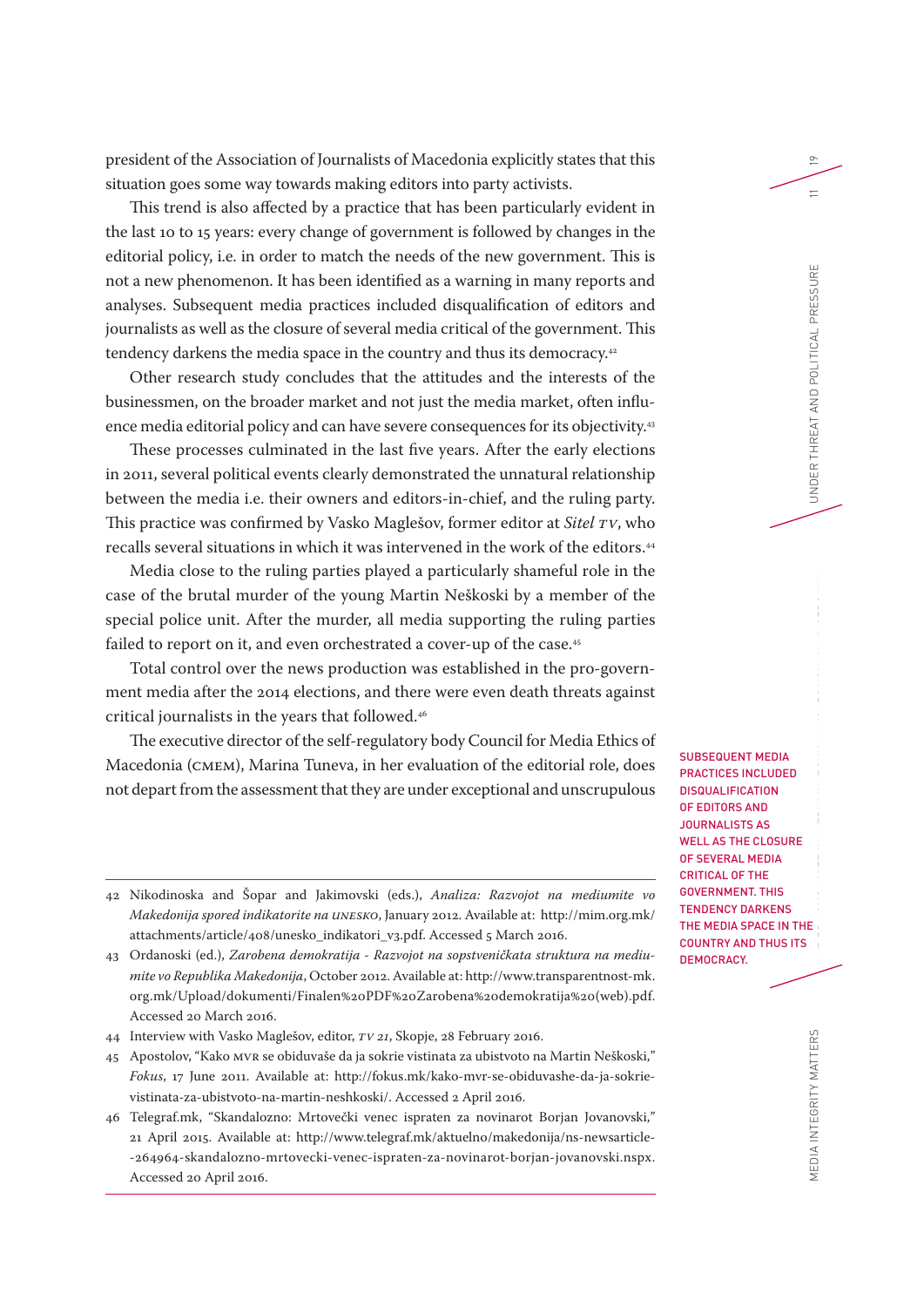pressure. *"The Council is regularly in contact with the editors, but they are still skeptical about the power of self-regulation,"* concludes Tuneva.47

The Council, as well as the Association of Journalists of Macedonia, the Macedonian Institute for Media, the Independent Trade Union, and the Institute for Communication Studies, fully supported the announced reforms as part of the political negotiations for overcoming the crisis in the country. However, for largely unexplained reasons, the reforms of the media were left off the agenda in the final negotiations. Tuneva says that it would have been much easier if the basic requirements had been accepted, including amendments to the media regulations, many of which are expected to contribute to ensuring greater independence for editors.48

## 8 CASE STUDIES

8.1

A FUNERAL WREATH FOR A CRITICAL JOURNALIST

In 2015, the family of Borjan Jovanovski, editor of *TV Nova*, received a funeral wreath at the door of his family home. Some unknown person came looking for Jovanovski and when his wife replied that he was not at home, the stranger gave her the funeral wreath, along with the message: "*This is a gift from Todor Aleksandrov*."49 After handing over the wreath, the person escaped on foot.

Jovanovski is known for his critical stand towards the government of VMRO-DPMNE, and according to media reports, he has for years been subject to verbal threats by media and journalists who are close to the VMRO-DPMNE.

The journalism community perceived this act as harassment of the Jovanovski family, but also as a threat to all critical media and journalists if they confront the government. Although the ruling party condemned this act, journalists and civil society activists gathered the next day in protest in front of the government – in order to "return the funeral wreath to the sender."

8.2

## INTEGRITY MAKES ALL THE DIFFERENCE

"*Had it not been for the support of my editors, my investigation into Skopje 2014 would not have been possible. I received several awards by the media for my investigative reports on the recommendation of the editors. I remember that, one* 

48 Ibid.

19

 $\subseteq$ 

<sup>47</sup> Interview with Marina Tuneva, executive director, Council of Media Ethics of Macedonia, Skopje, 9 March 2016.

<sup>49</sup> For many years, Todor Aleksandrov has been a controversial figure in Macedonian history. Until recently, the ruling party VMRO-DPMNE acknowledged him as one of the early 19th-century fighters for an autonomous Macedonia.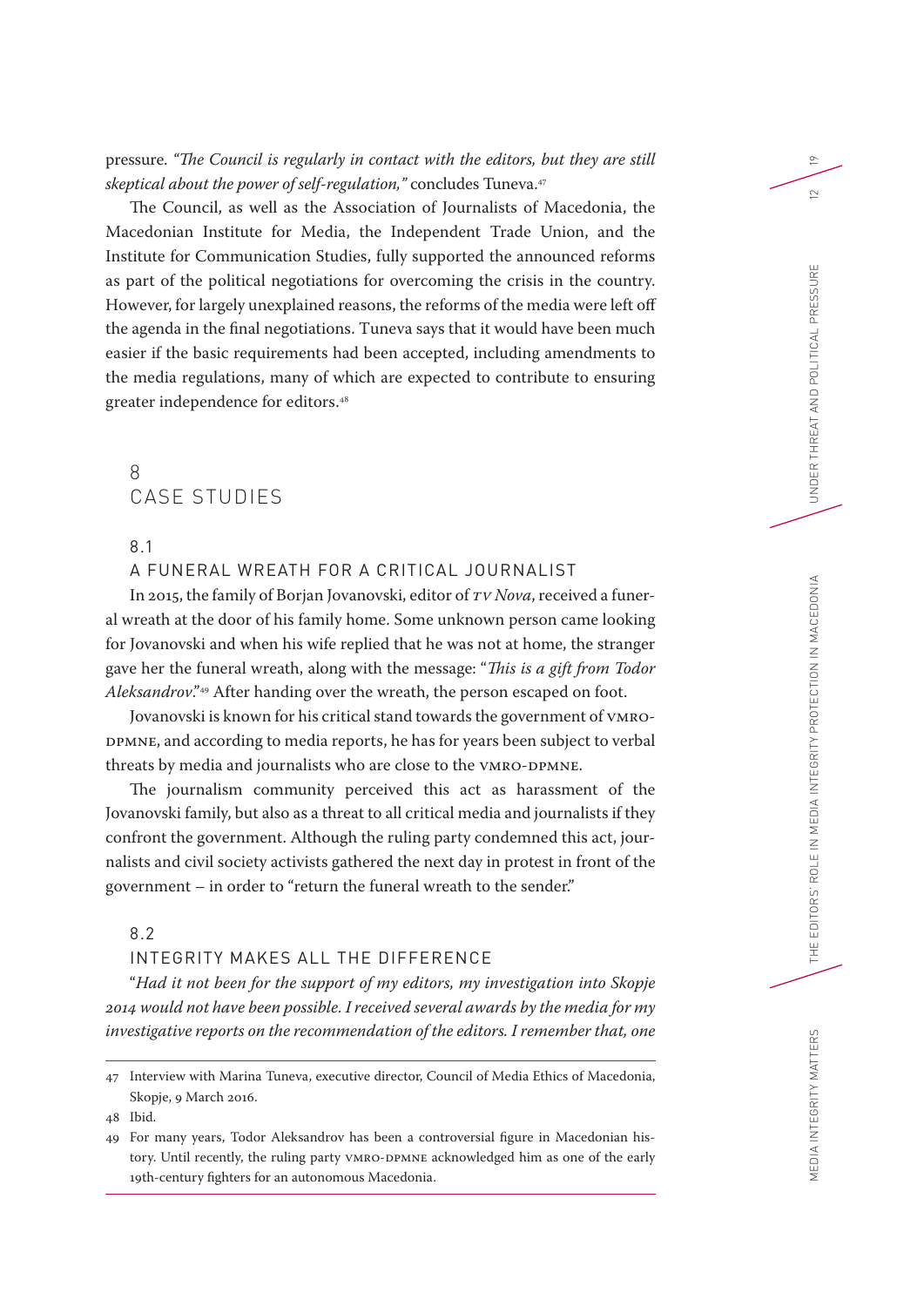*time, the editor-in-chief received a suggestion from the owners that I should 'ease up on' the pressure. To take a break from the topic. But my editors never asked me to do that. Rather, they rejected the suggestion and told me to continue writing more often on the topic.*"50

This is the testimony of Milka Smilevska, currently the head correspondent of the regional TV network *Al Jazeera*. In her statement she recalls the times when she was working as a journalist at *Alfa TV* in 2009. Back then, she was reporting on the grandiose project Skopje 2014, which was announced after VMRO-DPMNE won the early parliamentary elections for the second time in the autumn of 2008.51 Since the beginning of 2009, when the first monuments were installed, Smilevska revealed the first deals that indicated suspicious transactions among the partners of the government for the realisation of the project.<sup>52</sup>

She stresses that she owes a lot to her editors, who had the professional integrity to support and protect her and knew how to transfer that integrity to their journalists.

## 8.3

MLADENOV'S DEATH – LOSS OF A LOUD CRITICAL VOICE

On 27 March 2013, Nikola Mladenov, one of the most distinguished editors in Macedonia and owner of the well-known *Fokus* magazine, died in a car accident near Skopje. This was considered an immense loss for Macedonian journalism, considering the role that *Fokus* magazine had in building critical thought in the fragile democratic society over the past 20 years.

Under Mladenov's guidance, *Fokus* magazine has been profiled as a media outlet which highly values freedom of expression, critical thinking, and investigative and analytical genres, a phenomenon that has always been scarce in the media environment of Macedonia. By critically observing political and societal processes, *Fokus* became known as an opponent of every government in Macedonia. This is why Mladenov and the magazine were often the target of political attack by various high officials, who had taken the magazine to court on many occasions. It was not surprising when, two years after his death, the scandal involving intercepted communication revealed that he had been among the most frequently wiretapped media professionals in the country.

Despite the uncertain future of the magazine, Mladenov's family and colleagues, after a brief interval, managed to continue publishing *Fokus* magazine. In tribute to an editor who left a strong imprint on Macedonian journalism, the Macedonian Institute for Media entitled the award for best investigative story IN TRIBUTE TO AN EDITOR WHO LEFT A STRONG IMPRINT ON MACEDONIAN JOURNALISM, THE MACEDONIAN INSTITUTE FOR MEDIA ENTITLED THE AWARD FOR BEST INVESTIGATIVE STORY OF THE YEAR – THE NIKOLA MLADENOV AWARD.

<sup>50</sup> Interview with Milka Smilevska, correspondent from Macedonia, *Al Jazeera*, Skopje, 17 March 2016.

<sup>51</sup> Prizma database, Skopje 2014 pod lupa, 3 May 2016. Available at: [http://skopje2014.prizma.](http://skopje2014.prizma.birn.eu.com/mk) [birn.eu.com/mk](http://skopje2014.prizma.birn.eu.com/mk). Accessed 5 May 2016.

<sup>52</sup> Smilevska, "12 milioni evra za noviot muzej na VMRO," *Alfa TV*, 14 April 2011. Available at: [http://alfa.mk/News.aspx?id=22667#.VvguKOJ97IU.](http://alfa.mk/News.aspx?id=22667#.VvguKOJ97IU) Accessed 5 March 2016.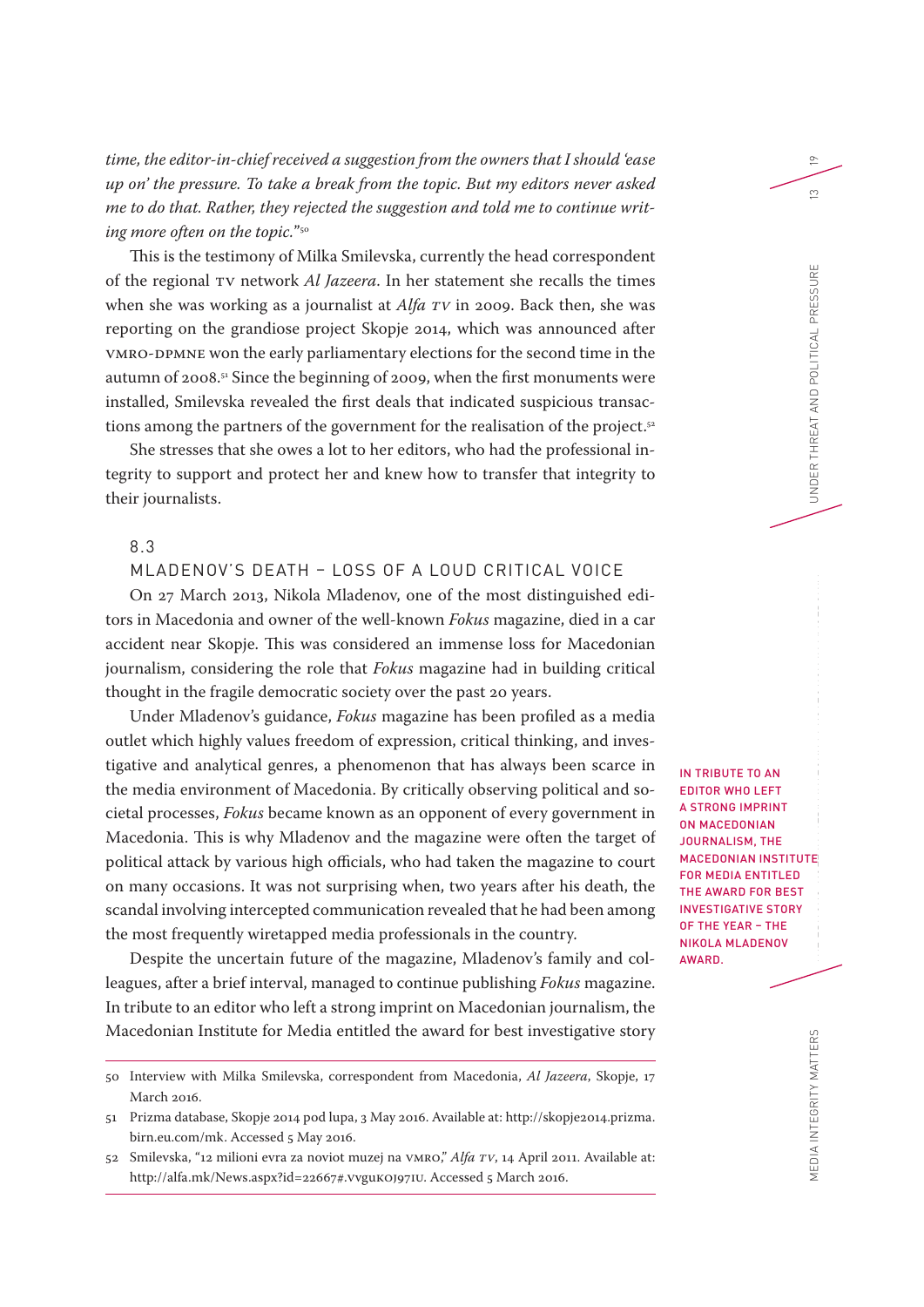of the year – the Nikola Mladenov Award. In the turbulent moments that followed Mladenov's death, when the country fell into political and societal crisis, one of Mladenov's adages was often used as a credo by journalists and citizens' movements: "*We want a society of free people, which offers equal opportunities for all; they want a crowd of invertebrates who succeed because of blind obedience to the party tribe. And there can be no compromise here!*"

# 9 CONCLUSION: A NEED TO BREAK WITH EDITORS' ROLE IN POLARISATIONS

For editors in most of the media in Macedonia, there are only two options – either they choose submissive relationship with the two main agents – the owners of the media and the political centres of power, or face unscrupulous pressure from these same agents.

The environment of high political polarisation and politicisation of the entire system has also divided the media. Therefore the prevailing perception of journalists and editors in Macedonia is either they are pro-government or pro-opposition.

Despite the legislation aligned with the European standards, the laws fail to function because the overall system is dysfunctional. Moreover, the system does not operate in accordance with the law, because it is tailored to operate on the principle of clientelism.

Our respondents, experienced journalists, editors and media experts, are even more expressive when describing the editor's professional integrity: in the triangle of owners-politicians-editors, most of the editors act as political commissioners and executors of outside powers. They uncritically serve the interests of the political centres of power or business interests and routinely violate professional standards. False information is broadcasted on regular basis and presented as news, contributing to the creation of fabricated media reality.

Nonetheless, even under these critical circumstances, there are media that operate according to high professional standards. Those few media that serve the public interest and apply critical and independent journalism despite the pressure they face, set a great example of good practices of protection of media integrity.

The efforts of the Council on Media Ethics of Macedonia also make a positive contribution. The council is in constant communication with the editorial teams, owing to the need for effective application of self-regulation. The challenge remains to persuade the managers and the owners.<sup>53</sup>

53 Interview with Marina Tuneva, executive director, Council of Media Ethics of Macedonia*,*  Skopje, 9 March 2016.

MEDIA INTEGRITY MATTERS THE EDITORS' ROLE INTEGRITY MATTERS THE LATTERS THE LATTERS ON A LANGURE IN MACHINE TH IN THE TRIANGLE OF OWNERS-POLITICIANS-EDITORS, MOST OF THE EDITORS ACT AS POLITICAL **COMMISSIONERS** AND EXECUTORS OF OUTSIDE POWERS. THEY UNCRITICALLY SERVE THE INTERESTS OF THE POLITICAL CENTRES OF POWER OR BUSINESS INTERESTS AND ROUTINELY VIOLATE PROFESSIONAL STANDARDS.

 $\approx$ 

 $\overline{a}$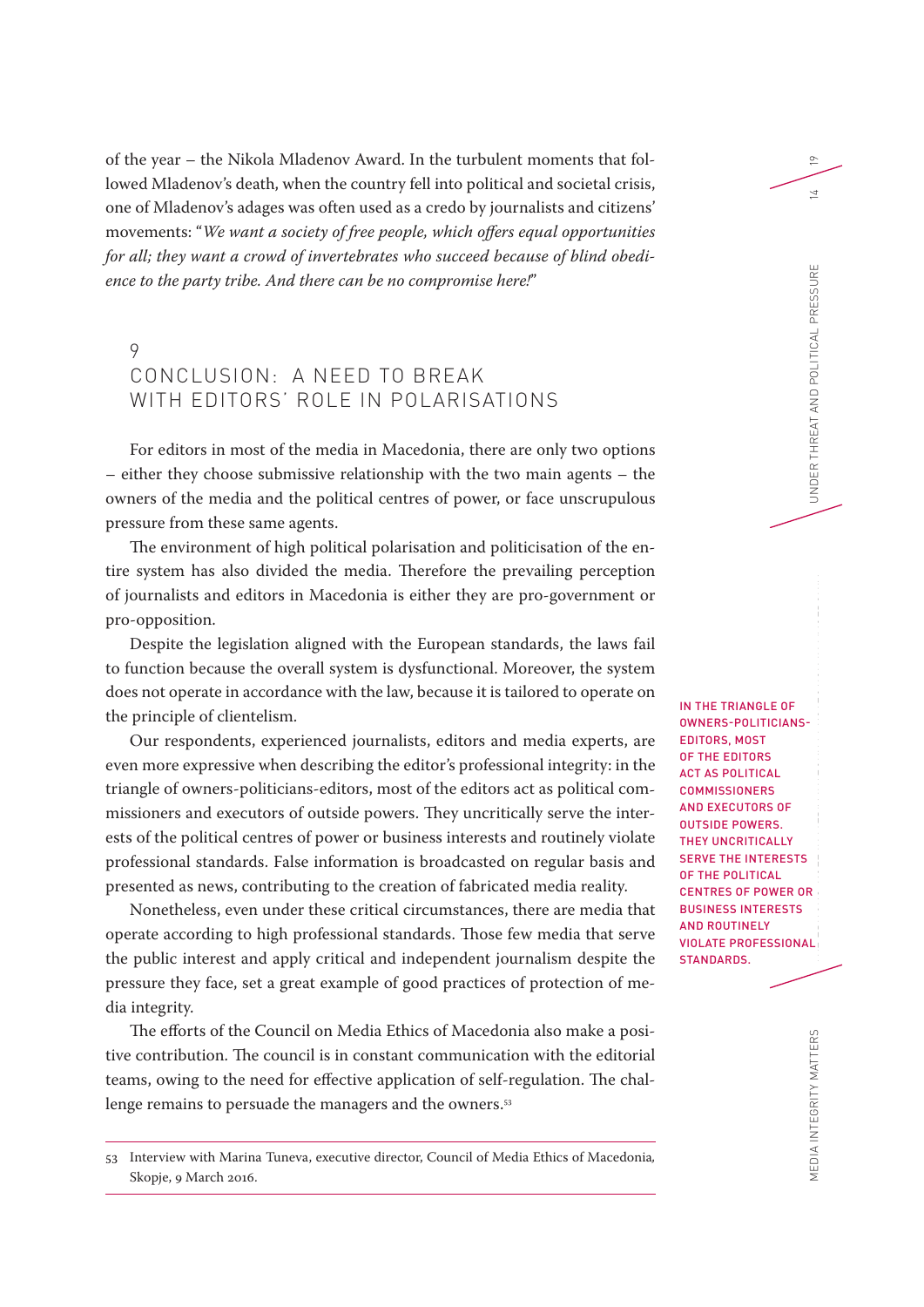In order to strengthen positive sides of media development in Macedonia, it would be necessary to support and enlarge the group of editors and media which demonstrate integrity, possibly by establishing an association of editors. Based on their example, the current division into pro-government and pro-opposition media should be overcome, and a new perspective should emerge on the role of the media in Macedonia as guardians of common, public interest.54

# 10 RECOMMENDATIONS

- 1. The editors' position, responsibilities and independence from any internal or external pressures in performing their work in the media should be guaranteed with a signed agreement between the media provider and the editor.
- 2. The Independent Union of Journalists and Media Workers should proactively negotiate and push for signing collective agreements between the Union and the media owners. The collective agreements should further protect the editors' position in the media.
- 3. The editors should cooperate more closely with the Council of Media Ethics of Macedonia and accept its decisions and criticism, thus demonstrating their commitment to working in a professional manner for the public good.
- 4. The professional media and journalist associations should strengthen their capacities and intensify their activities in order to protect the editors and advocate their professional independence in the newsrooms.
- 5. Professionals with integrity, who are impartial and independent of political, commercial and other influences, should be appointed as editors in the *Macedonian Radio and Television*, thus being able to create editorial policy that will keep the public interest in focus.
- 6. Editors and those journalists with high professional integrity should establish an independent formal or informal network in the frame of the existing bodies (e.g. self-regulatory bodies) that will pursue and advocate respect for the principles of independence, professionalism and high ethical standards.
- 7. Informal, specialised education and international exchange programmes for editors should be offered on a more frequent basis by media and training centres. Such educational and exchange programmes should provide editors with opportunities to improve, advance and refresh own professional capacities and identity, knowledge and skills for leading the modern newsrooms.

MEDIA INTEGRITY MATTERS THE EDITORS' ROLE INTEGRITY MATTERS THE EDITORS' ROLE IN MEDIA IN MEDIA IN MEDIA IN ME<br>Nexus and political integrity matter that the contract in the contract of the contract in the contract in the c EDUCATIONAL AND EXCHANGE PROGRAMMES SHOULD PROVIDE EDITORS WITH OPPORTUNITIES TO IMPROVE, ADVANCE AND REFRESH OWN PROFESSIONAL CAPACITIES AND IDENTITY, KNOWLEDGE AND SKILLS FOR LEADING THE MODERN NEWSROOMS.

19

 $\overline{5}$ 

<sup>54</sup> Interview with Žaneta Trajkoska, director, School of Journalism and Public Relations, Skopje, 16 March 2016.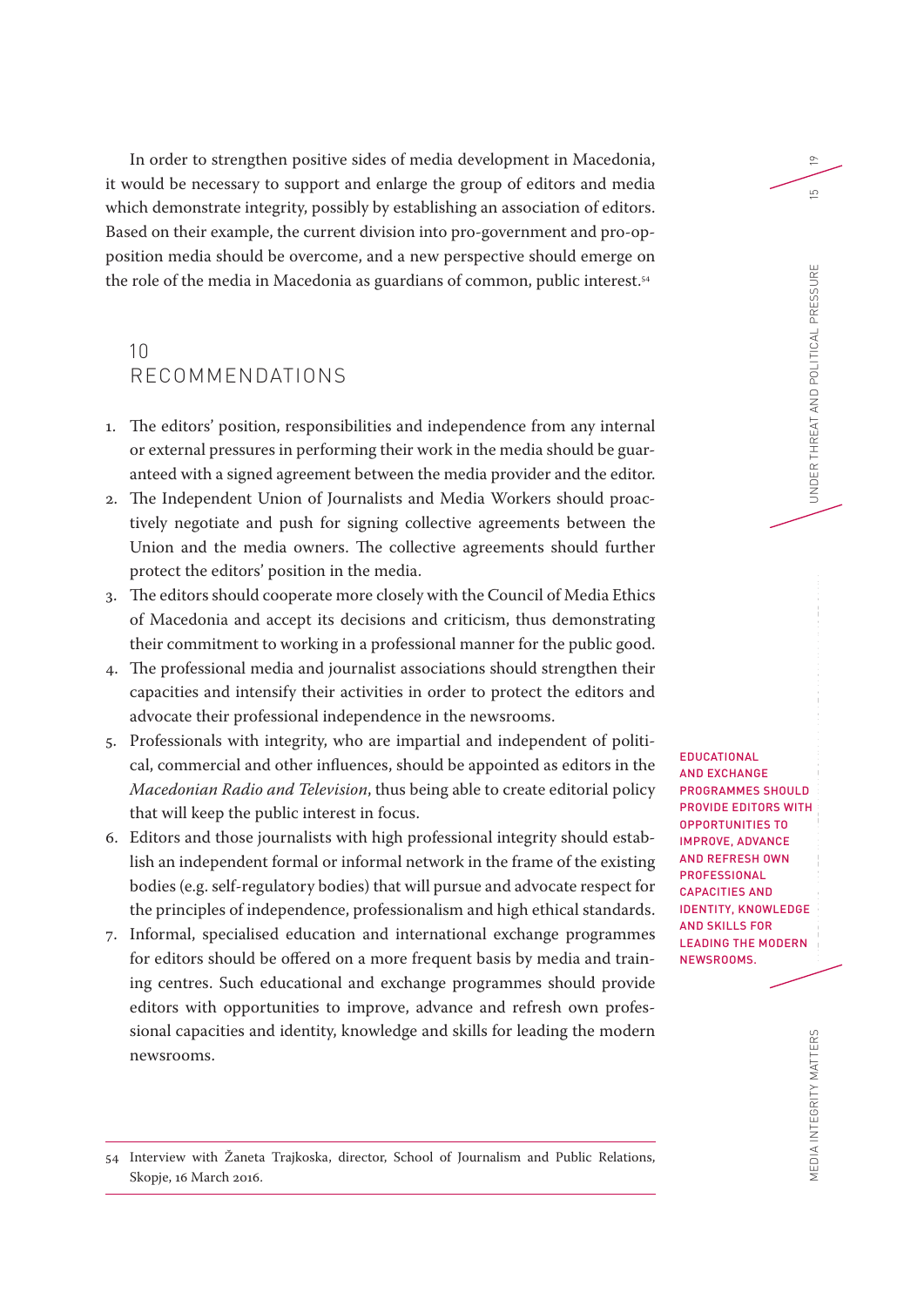#### BIBLIOGRAPHY

- Agency for Audio and Audiovisual Media Services, *Prv izveštaj od monitoringot na mediumskoto pretstavuvanje vo vestite vo periodot od raspišuvanjeto na izborite do početokot na izbornata kampanja 15- 24 april 2016 godina*, Skopje, April 2016. Available at: [http://www.avmu.mk/im](http://www.avmu.mk/images/Izvestaj_za_monitoring_15-24_april.2016.doc)[ages/Izvestaj\\_za\\_monitoring\\_15-24\\_](http://www.avmu.mk/images/Izvestaj_za_monitoring_15-24_april.2016.doc) [april.2016.doc](http://www.avmu.mk/images/Izvestaj_za_monitoring_15-24_april.2016.doc). Accessed 5 May 2016.
- Association of Journalists of Macedonia, *Journalists demand urgent media reforms*, 14 March 2016. Available at: [http://znm.org.mk/drupal-7.7/en/](http://znm.org.mk/drupal-7.7/en/node/972) [node/972.](http://znm.org.mk/drupal-7.7/en/node/972) Accessed 13 April 2016.
- European Commission, *Commission staff working document: The former Yugoslav Republic of Macedonia Report 2015*, 10 November 2015. Available at: [http://](http://ec.europa.eu/enlargement/pdf/key_documents/2015/20151110_report_the_former_yugoslav_republic_of_macedonia.pdf) [ec.europa.eu/enlargement/pdf/key\\_doc](http://ec.europa.eu/enlargement/pdf/key_documents/2015/20151110_report_the_former_yugoslav_republic_of_macedonia.pdf)[uments/2015/20151110\\_report\\_the\\_for](http://ec.europa.eu/enlargement/pdf/key_documents/2015/20151110_report_the_former_yugoslav_republic_of_macedonia.pdf)[mer\\_yugoslav\\_republic\\_of\\_macedonia.](http://ec.europa.eu/enlargement/pdf/key_documents/2015/20151110_report_the_former_yugoslav_republic_of_macedonia.pdf) [pdf](http://ec.europa.eu/enlargement/pdf/key_documents/2015/20151110_report_the_former_yugoslav_republic_of_macedonia.pdf). Accessed 10 March 2016.
- Foundation Open Society Macedonia and NGO Info-center and Media Development center, *MRT – Javen servis na graģanite?: analiza na rabotenjeto i programite na MRT*, NGO Infocenter, Skopje, 2013. Available at: [http://](http://nvoinfocentar.mk/wp-content/uploads/2014/05/MRT-Javen-servis-na-gragjanite.pdf) [nvoinfocentar.mk/wp-content/up](http://nvoinfocentar.mk/wp-content/uploads/2014/05/MRT-Javen-servis-na-gragjanite.pdf)[loads/2014/05/MRT-Javen-servis-na](http://nvoinfocentar.mk/wp-content/uploads/2014/05/MRT-Javen-servis-na-gragjanite.pdf)[gragjanite.pdf](http://nvoinfocentar.mk/wp-content/uploads/2014/05/MRT-Javen-servis-na-gragjanite.pdf). Accessed 15 March 2016.
- Georgievski (ed.), *White Book of Professional and Labour Rights of Journalists*, Independent Union of Journalists and Media Workers, Skopje, 2014. Available at: [http://ssnm.org.mk/wp-content/up](http://ssnm.org.mk/wp-content/uploads/2014/10/White_Book_ENG.pdf)[loads/2014/10/White\\_Book\\_ENG.pdf](http://ssnm.org.mk/wp-content/uploads/2014/10/White_Book_ENG.pdf). Accessed 1 March 2016.
- Media Development Center and Dimovski, S., *Zakonite vo mediumskata sfera: predizvik za slobodata na mediumi*,

Media Development Center, Skopje, March 2015. Available at: [http://mdc.](http://mdc.org.mk/wp-content/uploads/2015/11/CRM_Zakonite-vo-mediumskata-sfera_Predizvik-za-slobodata-na-mediumi_Mart-2015.pdf) [org.mk/wp-content/uploads/2015/11/](http://mdc.org.mk/wp-content/uploads/2015/11/CRM_Zakonite-vo-mediumskata-sfera_Predizvik-za-slobodata-na-mediumi_Mart-2015.pdf) [CRM\\_Zakonite-vo-mediumskata-sfera\\_](http://mdc.org.mk/wp-content/uploads/2015/11/CRM_Zakonite-vo-mediumskata-sfera_Predizvik-za-slobodata-na-mediumi_Mart-2015.pdf) [Predizvik-za-slobodata-na-mediumi\\_](http://mdc.org.mk/wp-content/uploads/2015/11/CRM_Zakonite-vo-mediumskata-sfera_Predizvik-za-slobodata-na-mediumi_Mart-2015.pdf) [Mart-2015.pdf.](http://mdc.org.mk/wp-content/uploads/2015/11/CRM_Zakonite-vo-mediumskata-sfera_Predizvik-za-slobodata-na-mediumi_Mart-2015.pdf) Accessed 6 March 2016.

- NGO Info-center and Media Development Center, *Slobodata na izrazuvanje i na združuvanje vo mediumite vo 2015 godina: analiza*, Skopje, 2016. Available at: [http://nvoinfocentar.mk/wp-content/up](http://nvoinfocentar.mk/wp-content/uploads/2016/03/Analiza_sloboda-na-izrazuvanje_2015_final-1.pdf)[loads/2016/03/Analiza\\_sloboda-na-iz](http://nvoinfocentar.mk/wp-content/uploads/2016/03/Analiza_sloboda-na-izrazuvanje_2015_final-1.pdf)[razuvanje\\_2015\\_final-1.pdf.](http://nvoinfocentar.mk/wp-content/uploads/2016/03/Analiza_sloboda-na-izrazuvanje_2015_final-1.pdf) Accessed 5 April 2016.
- Nikodinoska, V. and Šopar, V. and Jakimovski, Lj. (eds.), *Razvojot na mediumite vo Makedonija spored indikatorite na UNESKO: Analiza*, Macedonian Institute for Media, Skopje, January 2012. Available at: [http://mim.org.mk/](http://mim.org.mk/attachments/article/408/unesko_indikatori_v3.pdf) [attachments/article/408/unesko\\_indika](http://mim.org.mk/attachments/article/408/unesko_indikatori_v3.pdf)[tori\\_v3.pdf](http://mim.org.mk/attachments/article/408/unesko_indikatori_v3.pdf). Accessed 5 March 2016.
- Ordanoski (ed.), *Zarobena demokratija Razvojot na sopstveničkata struktura na mediumite vo Republika Makedonija*, Transparency Macedonia, Skopje, October 2012. Available at: [http://](http://www.transparentnost-mk.org.mk/Upload/dokumenti/Finalen PDF Zarobena demokratija (web).pdf) [www.transparentnost-mk.org.mk/](http://www.transparentnost-mk.org.mk/Upload/dokumenti/Finalen PDF Zarobena demokratija (web).pdf) [Upload/dokumenti/Finalen%20PDF%20](http://www.transparentnost-mk.org.mk/Upload/dokumenti/Finalen PDF Zarobena demokratija (web).pdf) [Zarobena%20demokratija%20\(web\).pdf](http://www.transparentnost-mk.org.mk/Upload/dokumenti/Finalen PDF Zarobena demokratija (web).pdf). Accessed 20 March 2016.
- OSCE and Council of Europe, International Election Observation Mission (IEOM), The former Yugoslav Republic of Macedonia, Presidential and Early Parliamentary Elections, 27 April 2014, *Statement on the first findings and recommendations*, Skopje, 28 April 2014. Available at: [http://www.osce.org/odihr/](http://www.osce.org/odihr/elections/fyrom/118078?download=true) [elections/fyrom/118078?download=true.](http://www.osce.org/odihr/elections/fyrom/118078?download=true) Accessed 11 March 2016.

 $\frac{\infty}{\infty}$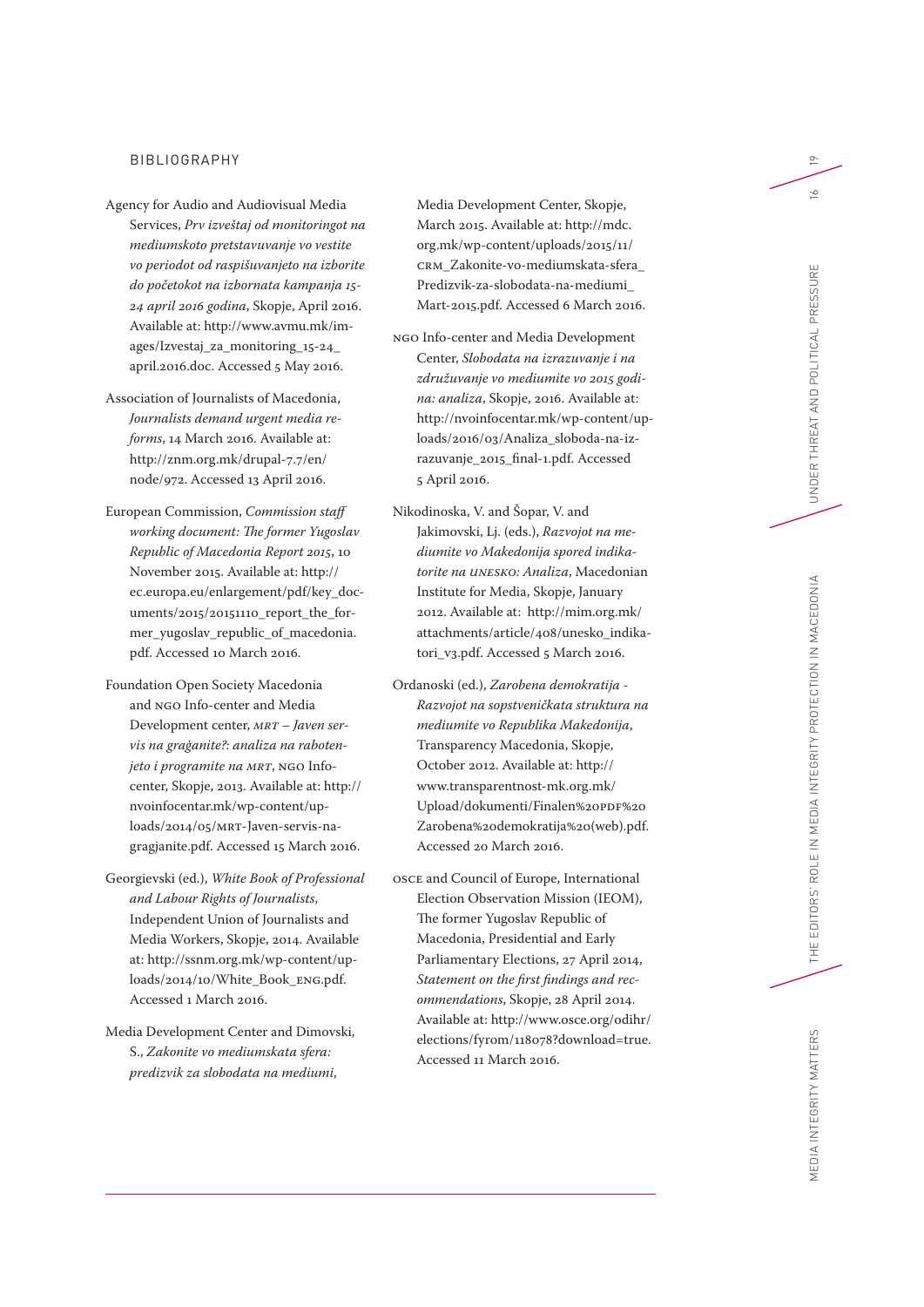Senior Experts' Group on systematic Rule of Law issues, *The former Yugoslav Republic of Macedonia: Recommendations of the Senior Experts' Group on system atic Rule of Law issues relating to the communications interception re vealed in Spring 2015*, Brussels, 8 June 2015. Available at: [http://ec.europa.](http://ec.europa.eu/enlargement/news_corner/news/news-files/20150619_recommendations_of_the_senior_experts_group.pdf) [eu/enlargement/news\\_corner/news/](http://ec.europa.eu/enlargement/news_corner/news/news-files/20150619_recommendations_of_the_senior_experts_group.pdf)

### JOURNALISTIC ARTICLES

- A1on.mk, "So tepanje i vlečenje opozicija ta isfrlena od Sobranieto," 24 December 2012. Available at: [http://a1on.mk/word](http://a1on.mk/wordpress/archives/77061) [press/archives/77061.](http://a1on.mk/wordpress/archives/77061) Accessed 20 March 2016.
- Apostolov, V., "Kako MVR se obiduvaše da ja sokrie vistinata za ubistvoto na Martin Neškoski," *Fokus*, 17 June 2011. Available at: [http://fokus.mk/kako-mvr-se-obidu](http://fokus.mk/kako-mvr-se-obiduvashe-da-ja-sokrie-vistinata-za-ubistvoto-na-martin-neshkoski/) [vashe-da-ja-sokrie-vistinata-za-ubistvo](http://fokus.mk/kako-mvr-se-obiduvashe-da-ja-sokrie-vistinata-za-ubistvoto-na-martin-neshkoski/) [to-na-martin-neshkoski/](http://fokus.mk/kako-mvr-se-obiduvashe-da-ja-sokrie-vistinata-za-ubistvoto-na-martin-neshkoski/). Accessed 2 April 2016.
- Gadžovska Spasovska, Z., "Novinarite da stanat multifunkcionalni," *Radio Slobodna Evropa*, 15 February 2012. Available at: [http://www.makdenes.org/](http://www.makdenes.org/content/article/24485389.html) [content/article/24485389.html](http://www.makdenes.org/content/article/24485389.html). Accessed 3 April 2016.
- R. F., "Urednički smeni: Promeni vo MRT, smeni i vo privatni mediumi – se sproveduva ili se minira dogov orot od Pržino!" *Faktor portal*, 14 January 2016. Available at: [http://](http://faktor.mk/2016/01/14/urednichki-smeni-promeni-vo-mrt-smeni-i-vo-privatni-mediumi-se-sproveduva-ili-se-minira-dogovorot-od-przhino/) [faktor.mk/2016/01/14/urednich](http://faktor.mk/2016/01/14/urednichki-smeni-promeni-vo-mrt-smeni-i-vo-privatni-mediumi-se-sproveduva-ili-se-minira-dogovorot-od-przhino/) [ki-smeni-promeni-vo-mrt-smeni-i](http://faktor.mk/2016/01/14/urednichki-smeni-promeni-vo-mrt-smeni-i-vo-privatni-mediumi-se-sproveduva-ili-se-minira-dogovorot-od-przhino/)[vo-privatni-mediumi-se-sproveduva](http://faktor.mk/2016/01/14/urednichki-smeni-promeni-vo-mrt-smeni-i-vo-privatni-mediumi-se-sproveduva-ili-se-minira-dogovorot-od-przhino/)[ili-se-minira-dogovorot-od-przhino/.](http://faktor.mk/2016/01/14/urednichki-smeni-promeni-vo-mrt-smeni-i-vo-privatni-mediumi-se-sproveduva-ili-se-minira-dogovorot-od-przhino/) Accessed 15 March 2016.
- Meta news agency, "Rich journalis tic and editorial harvest: How did freedom fall?" 4 May 2015. Available at: [http://meta.mk/en/](http://meta.mk/en/bogata-novinarska-i-urednichka-zhetva-kako-pagashe-slobodata/)

[news-files/20150619\\_recommenda](http://ec.europa.eu/enlargement/news_corner/news/news-files/20150619_recommendations_of_the_senior_experts_group.pdf) [tions\\_of\\_the\\_senior\\_experts\\_group.pdf.](http://ec.europa.eu/enlargement/news_corner/news/news-files/20150619_recommendations_of_the_senior_experts_group.pdf) Accessed 5 March 2016.

 Trpevska, S. and Micevski, I., *Zošto e važen integritetot na mediumite*, Macedonian Institute for Media, Skopje, 2014. Available at: [http://www.mim.org.mk/](http://www.mim.org.mk/attachments/article/824/zosto_e_vazen_integritetot_na_mediumite_MK_v2(1).pdf) [attachments/article/824/zosto\\_e\\_vazen\\_](http://www.mim.org.mk/attachments/article/824/zosto_e_vazen_integritetot_na_mediumite_MK_v2(1).pdf) [integritetot\\_na\\_mediumite\\_MK\\_v2\(1\).](http://www.mim.org.mk/attachments/article/824/zosto_e_vazen_integritetot_na_mediumite_MK_v2(1).pdf) [pdf](http://www.mim.org.mk/attachments/article/824/zosto_e_vazen_integritetot_na_mediumite_MK_v2(1).pdf). Accessed 1 March 2016.

[bogata-novinarska-i-urednichka-zhet](http://meta.mk/en/bogata-novinarska-i-urednichka-zhetva-kako-pagashe-slobodata/) [va-kako-pagashe-slobodata/.](http://meta.mk/en/bogata-novinarska-i-urednichka-zhetva-kako-pagashe-slobodata/)Accessed 7 April 2016.

- Nova Makedonija, "Skopje 2014 Nov grad," 5 February 2010. Available at: [http://www.](http://www.novamakedonija.com.mk/NewsDetal.asp?vest=25101030253&id=14&setIzdanie=21902) [novamakedonija.com.mk/NewsDetal.](http://www.novamakedonija.com.mk/NewsDetal.asp?vest=25101030253&id=14&setIzdanie=21902) [asp?vest=25101030253&id=14&set-](http://www.novamakedonija.com.mk/NewsDetal.asp?vest=25101030253&id=14&setIzdanie=21902)[Izdanie=21902](http://www.novamakedonija.com.mk/NewsDetal.asp?vest=25101030253&id=14&setIzdanie=21902). Accessed 26 February 2016.
- Plusinfo.mk, "MPM ima problem so svoj ur ednik so 5.000 evra plata," 2 September 2015. Available at: [http://plusinfo.mk/](http://plusinfo.mk/vest/38532/mpm-ima-problem-so-svoj-urednik-so-5000-evra-plata) [vest/38532/mpm-ima-problem-so-svoj](http://plusinfo.mk/vest/38532/mpm-ima-problem-so-svoj-urednik-so-5000-evra-plata)[urednik-so-5000-evra-plata.](http://plusinfo.mk/vest/38532/mpm-ima-problem-so-svoj-urednik-so-5000-evra-plata) Accessed 5 April 2016.
- Plusinfo.mk, "Van Haute: Razgovorite za mediumite blokirani," 18 February 2016. Available at: [http://plusinfo.](http://plusinfo.mk/vest/58532/van-haute-razgovorite-za-mediumite-blokirani) [mk/vest/58532/van-haute-razgovor](http://plusinfo.mk/vest/58532/van-haute-razgovorite-za-mediumite-blokirani) [ite-za-mediumite-blokirani.](http://plusinfo.mk/vest/58532/van-haute-razgovorite-za-mediumite-blokirani) Accessed 7 April 2016.
- Sevrieva, M., "Opaģa brojot na studen ti: Mladite ne sakaat da studiraat novi narstvo" (interview with Jasna Bačovska, head of the Journalism Study Program at the Iustinianus Primus Faculty of Law in Skopje), *Telegraf.mk*, 16 January 2016, Available at: [http://www.tele](http://www.telegraf.mk/ns-newsarticle-233484-opagja-brojot-na-studenti-mladite-ne-sakaat-da-studiraat-novinarstvo.nspx) [graf.mk/ns-newsarticle-233484-opag](http://www.telegraf.mk/ns-newsarticle-233484-opagja-brojot-na-studenti-mladite-ne-sakaat-da-studiraat-novinarstvo.nspx) [ja-brojot-na-studenti-mladite-ne-sa](http://www.telegraf.mk/ns-newsarticle-233484-opagja-brojot-na-studenti-mladite-ne-sakaat-da-studiraat-novinarstvo.nspx) [kaat-da-studiraat-novinarstvo.nspx](http://www.telegraf.mk/ns-newsarticle-233484-opagja-brojot-na-studenti-mladite-ne-sakaat-da-studiraat-novinarstvo.nspx). Accessed 10 April 2016.

 $\approx$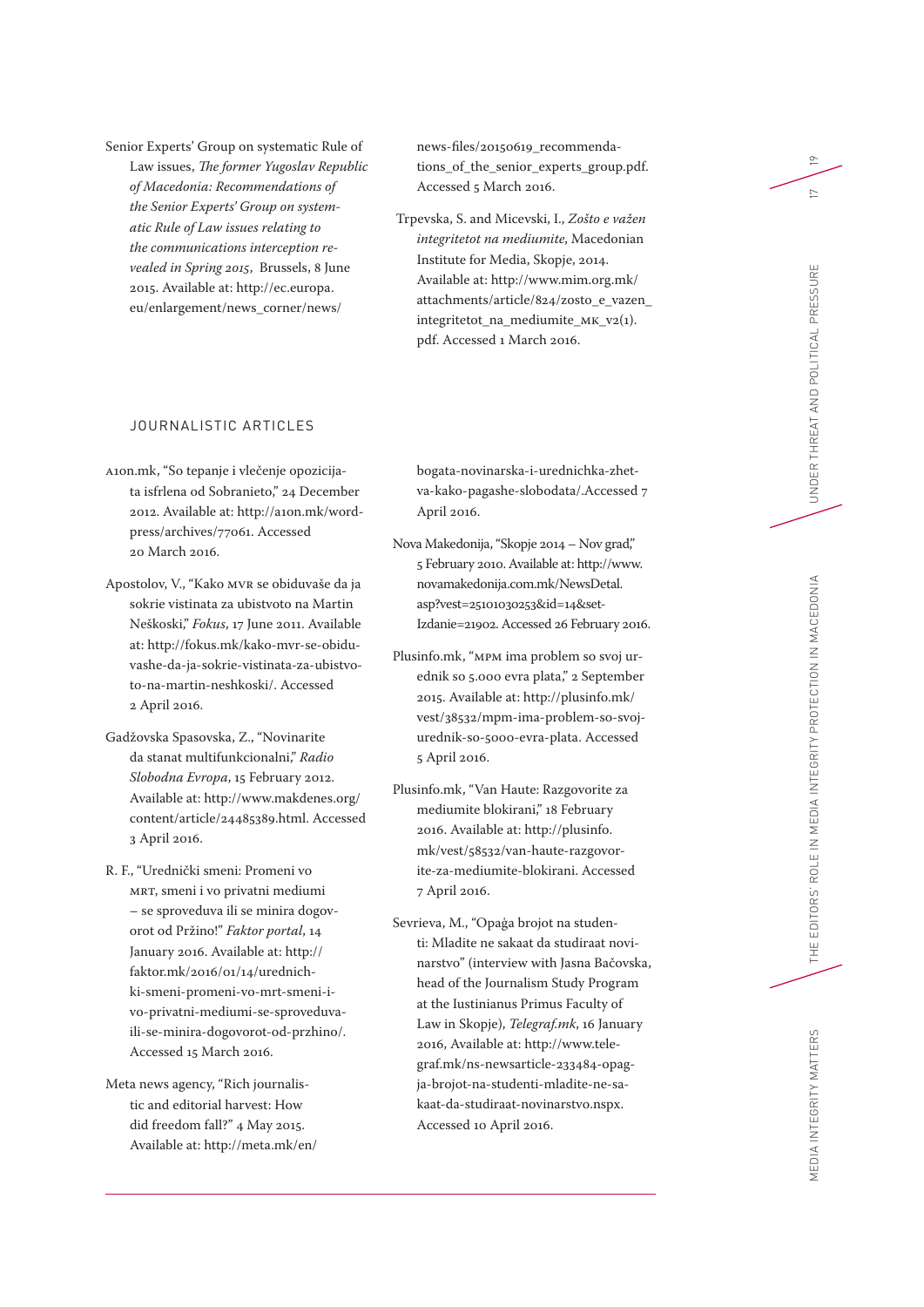Smilevska, M., "12 milioni evra za noviot muzej na VMRO," *Alfa TV*, 14 April 2011. Available at: [http://alfa.mk/News.aspx-](http://alfa.mk/News.aspx?id=22667#.VvguKOJ97IU) [?id=22667#.VvguKOJ97IU.](http://alfa.mk/News.aspx?id=22667#.VvguKOJ97IU) Accessed 5 March 2016.

Telegraf.mk, "Skandalozno: Mrtovečki venec ispraten za novinarot Borjan Jovanovski," 21 April 2015. Available at: [http://www.telegraf.mk/aktuelno/make](http://www.telegraf.mk/aktuelno/makedonija/ns-newsarticle-264964-skandalozno-mrtovecki-venec-ispraten-za-novinarot-borjan-jovanovski.nspx)[donija/ns-newsarticle-264964-skan](http://www.telegraf.mk/aktuelno/makedonija/ns-newsarticle-264964-skandalozno-mrtovecki-venec-ispraten-za-novinarot-borjan-jovanovski.nspx)[dalozno-mrtovecki-venec-is](http://www.telegraf.mk/aktuelno/makedonija/ns-newsarticle-264964-skandalozno-mrtovecki-venec-ispraten-za-novinarot-borjan-jovanovski.nspx)[praten-za-novinarot-borjan-jovanovski.](http://www.telegraf.mk/aktuelno/makedonija/ns-newsarticle-264964-skandalozno-mrtovecki-venec-ispraten-za-novinarot-borjan-jovanovski.nspx) [nspx](http://www.telegraf.mk/aktuelno/makedonija/ns-newsarticle-264964-skandalozno-mrtovecki-venec-ispraten-za-novinarot-borjan-jovanovski.nspx). Accessed 20 April 2016.

#### OTHER

Prizma database, Skopje 2014 pod lupa, 3 May 2016. Available at: [http://skop](http://skopje2014.prizma.birn.eu.com/mk)[je2014.prizma.birn.eu.com/mk](http://skopje2014.prizma.birn.eu.com/mk). Accessed 5 May 2016.

## LEGISLATION

Law on Audio and Audiovisual Media Services, Official Gazette of RM No. 184, 26 December 2013. Available at: [http://](http://www.avmu.mk/images/Zakon_za_audio_i_audiovizuelni_mediumski_uslugi_mkd_1.pdf) [www.avmu.mk/images/Zakon\\_za\\_audi](http://www.avmu.mk/images/Zakon_za_audio_i_audiovizuelni_mediumski_uslugi_mkd_1.pdf)[o\\_i\\_audiovizuelni\\_mediumski\\_uslugi\\_](http://www.avmu.mk/images/Zakon_za_audio_i_audiovizuelni_mediumski_uslugi_mkd_1.pdf) [mkd\\_1.pdf.](http://www.avmu.mk/images/Zakon_za_audio_i_audiovizuelni_mediumski_uslugi_mkd_1.pdf) Accessed 7 April 2016.

Law on Civil Liability for Insult and Defamation, Official Gazette of RM No. 143, 14 November 2012. Available at: [http://www.slvesnik.com.mk/Issues/](http://www.slvesnik.com.mk/Issues/69700BE05B845D4086525EF33D3EA4BD.pdf) [69700BE05B845D4086525EF33D3EA4BD.](http://www.slvesnik.com.mk/Issues/69700BE05B845D4086525EF33D3EA4BD.pdf) [pdf](http://www.slvesnik.com.mk/Issues/69700BE05B845D4086525EF33D3EA4BD.pdf). Accessed 5 March 2016.

Media Law, Official Gazette of RM No. 184, 26 December 2013. Available at: [http://](http://www.avmu.mk/images/Zakon_za_mediumi_mkd.pdf) [www.avmu.mk/images/Zakon\\_za\\_me](http://www.avmu.mk/images/Zakon_za_mediumi_mkd.pdf)[diumi\\_mkd.pdf](http://www.avmu.mk/images/Zakon_za_mediumi_mkd.pdf). Accessed 5 March 2016.

### LIST OF INTERVIEWS

Zoran Andonovski, editor-in-chief, *Meta* news agency, Skopje, 3 March 2016.

Tamara Causidis, president of the Independent Union of Journalists and Media Workers and editor at BIRN*,*  Skopje, 16 March 2016.

Vasko Maglešov, editor, *TV 21*, Skopje, 28 February 2016.

Erol Rizaov, editor and commentator, *Utrinski vesnik*, Skopje, 4 March 2016. Naser Selmani, president, Association of Journalists of Macedonia, Skopje, 8 March 2016.

- Milka Smilevska, correspondent from Macedonia, *Al Jazeera*, Skopje, 17 March 2016.
- Žaneta Trajkoska, director, School of Journalism and Public Relations, Skopje, 16 March 2016.
- Marina Tuneva, executive director, Council of Media Ethics of Macedonia, Skopje, 9 March 2016.

 $\overline{P}$ 

 $\frac{\infty}{2}$ 

UNDER THREAT AND POLITICAL PRESSURE

MEDIA INTEGRITY MATTERS